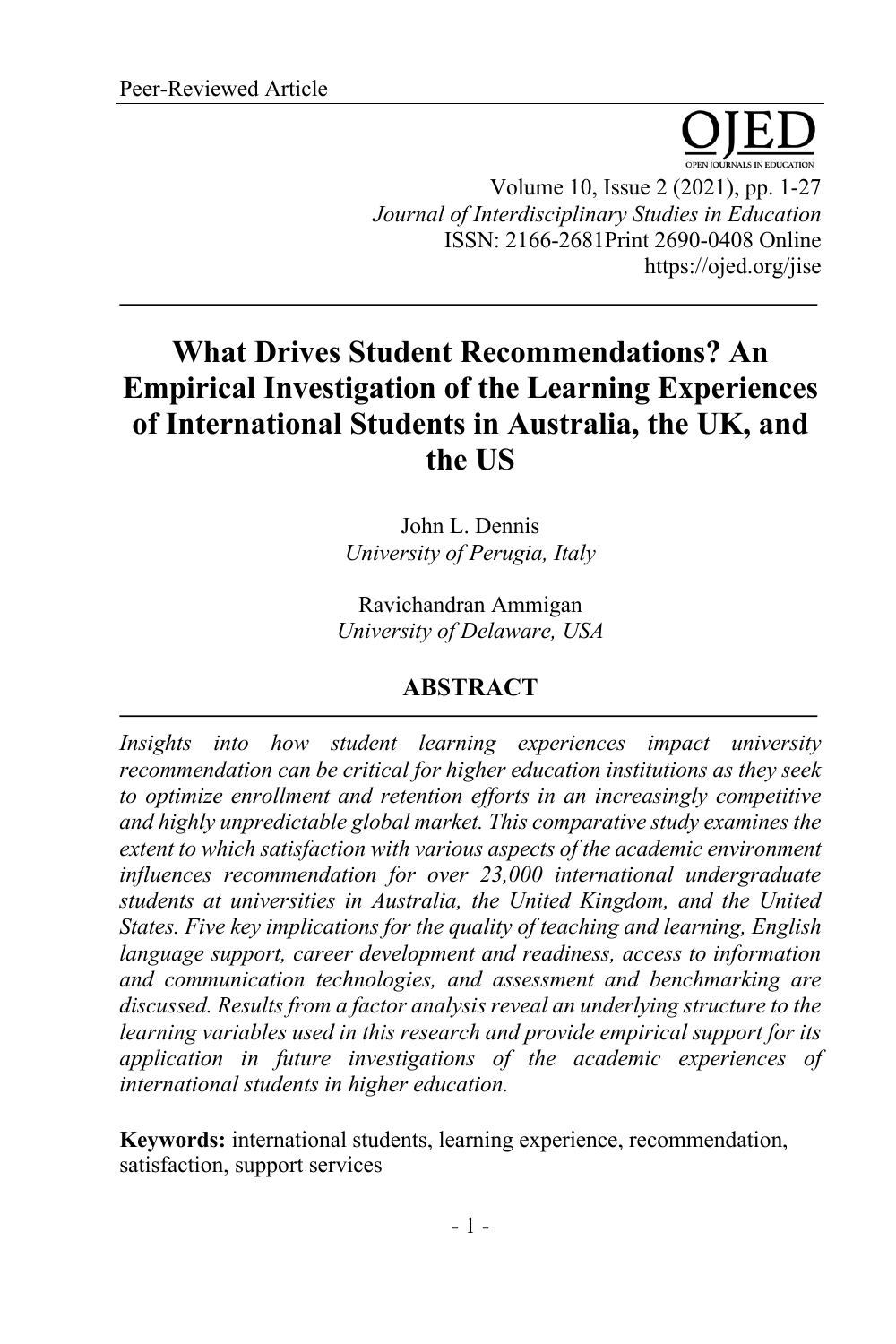## **INTRODUCTION**

**O**ver the past three decades, international student mobility has been a prominent theme and priority for many institutions of higher education around the world (de Wit, 2020; Teichler, 2017). International students make invaluable intellectual, cultural, and economic contributions to their host institution and country, and they are critical in advancing the diversity and internationalization goals on campus and in the local community (Lee  $\&$  Rice, 2007; Luo & Jamieson-Drake, 2013; Pandit, 2013). As such, institutions have adopted strategic recruitment and enrollment plans, some more aggressive than others, to compete in the global market and attract talented international students to their programs (Gopal, 2016).

According to the Organisation for Economic Co-operation and Development (OECD) (2020), over 5.6 million international students were enrolled at higher education institutions worldwide in 2018. This number is expected to increase by another 2.3 million by the time we reach 2030 (Choudaha & van Rest, 2018). Or at least, that was the prediction before the COVID-19 outbreak, which has brought unprecedented challenges to the field of international higher education. This global pandemic has rattled the future of international exchange and student mobility, with substantial disruptions caused by campus closures, travel restrictions, suspension in visa issuance, and remote learning because of health and safety concerns (Brammer & Clark, 2020).

With many universities are yet to fully resume traditional, face-toface class offerings, significant declines in international student enrollment are expected to continue globally. Higher education associations and advocacy organizations in the United States (US), the United Kingdom (UK), and Australia point to a significant loss in international student enrollment. For example, in the US, projections by the American Council on Education point to a 25% drop in international student numbers, along with a loss of US\$10 billion and 114,000 jobs to the national economy (Marklein, 2020). In the UK, Universities UK has warned that the British higher education finances could see a hit of £7 billion by the end of this academic year (O'Malley, 2020). Similarly, in Australia, a loss of A\$4.8 billion in revenue has been projected for higher education institutions because of the downturn in international student fees, with a long-lasting impact of A\$16 billion in deficit by the time we reach 2023 (Universities Australia, 2020).

The current situation has undoubtedly triggered a major rethink on student mobility, and the standard practices to international student recruitment, retention, and engagement have become a more complex issue (Marmolejo, 2020). It is expected that the global market for highly-skilled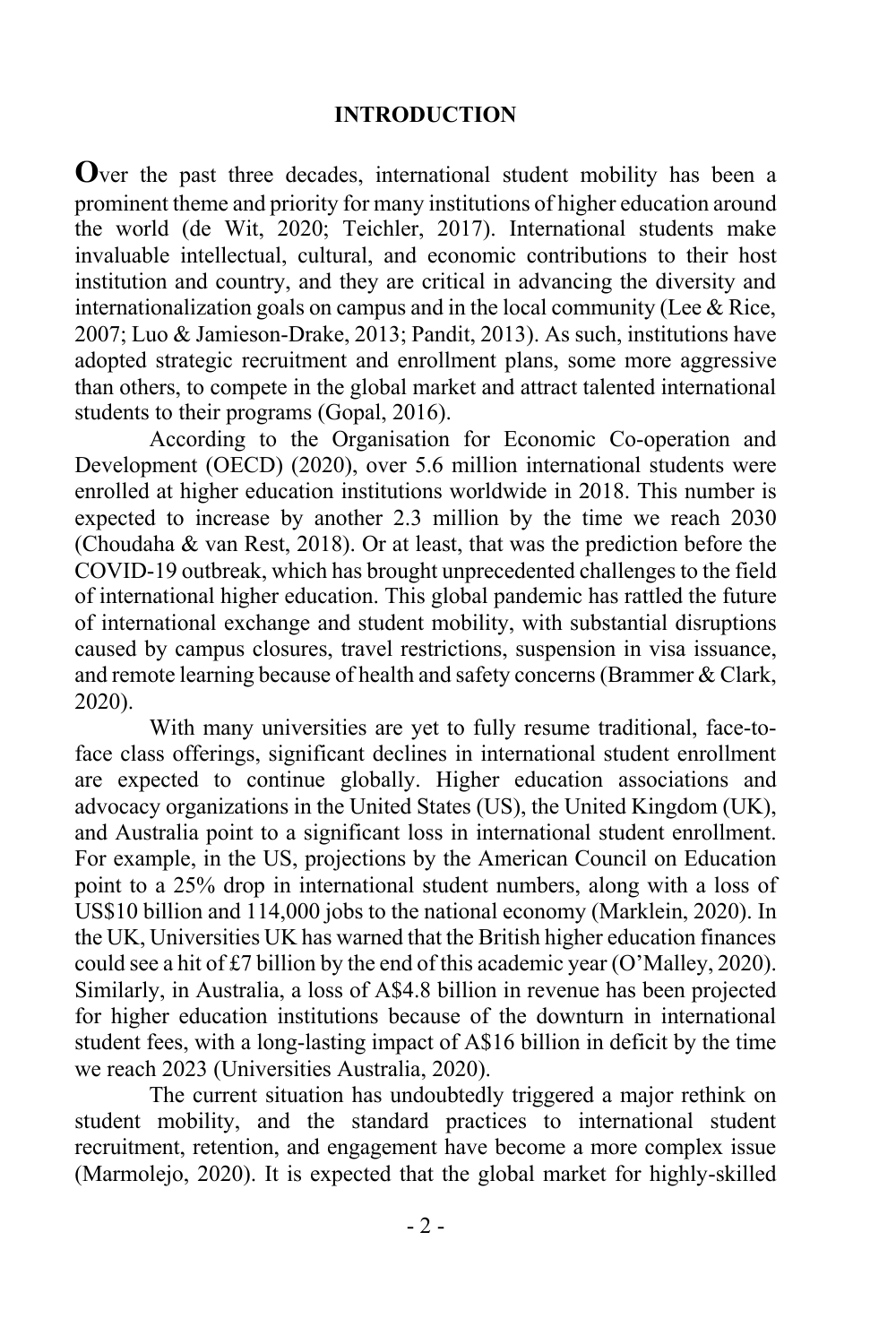students will become increasingly competitive whenever institutions can fully resume their academic operations, or when internationally-mobile students can—and decide to—travel openly again. With the uncertainty surrounding future destination trends, it is even more critical now that institutions remain attentive to the views, perceptions, and preferences of their new and continuing international students, and regularly assess their satisfaction ratings with various aspects of their institution.

A growing body of literature over the years has been dedicated to exploring the experiences of international students, and many of these studies have highlighted the importance of a strong support system in both the curricular and co-curricular settings to ensure the retention and success of these students (Akanwa, 2015; Choudaha, 2016). Yet, it is somewhat surprising that little attention has been drawn to specifically understanding the impact of international students' learning experiences on the propensity to recommend their institution, given the significant implications it has on admissions and enrollment efforts (Choudaha & Schulmann, 2014; Roy, Lu, & Loo, 2016). The university experience not only influences students' overall satisfaction with the university but also the recommendation of their institution to prospective applicants (Ammigan, 2019; Lee, 2010). Invariably, satisfied students are more likely to share their experiences and engage in word-of-mouth communication with potential and future students, which could, in turn, influence their decision about institutional choice or destination country (Mavondo, Tsarenko, & Gabbott, 2004). Of the various aspects of the university setting (such as arrival, living, learning, and support services), there is evidence that satisfaction with the learning environment, particularly for international students, impacts institutional recommendation the most (Ammigan, 2019).

The present study investigates the learning experiences of international students and identifies the factors within the learning environment (i.e., teaching factors such as "Quality of lectures," study factors such as "Employability skills," and facilities factors such as "Quality of classrooms") that significantly predict institutional recommendation. In the process, it examines the influence that several demographic variables, such as student nationality, study area, and study type, have on students' willingness to recommend their institution. Using data from the International Student Barometer (ISB) (i-graduate, 2021), this research analyzes responses from over 23,000 undergraduate, degree-seeking international students at 96 institutions in three of the top destination countries worldwide: the US, the UK, and Australia. Implications for international educators, university administrators, and enrollment management professionals are discussed.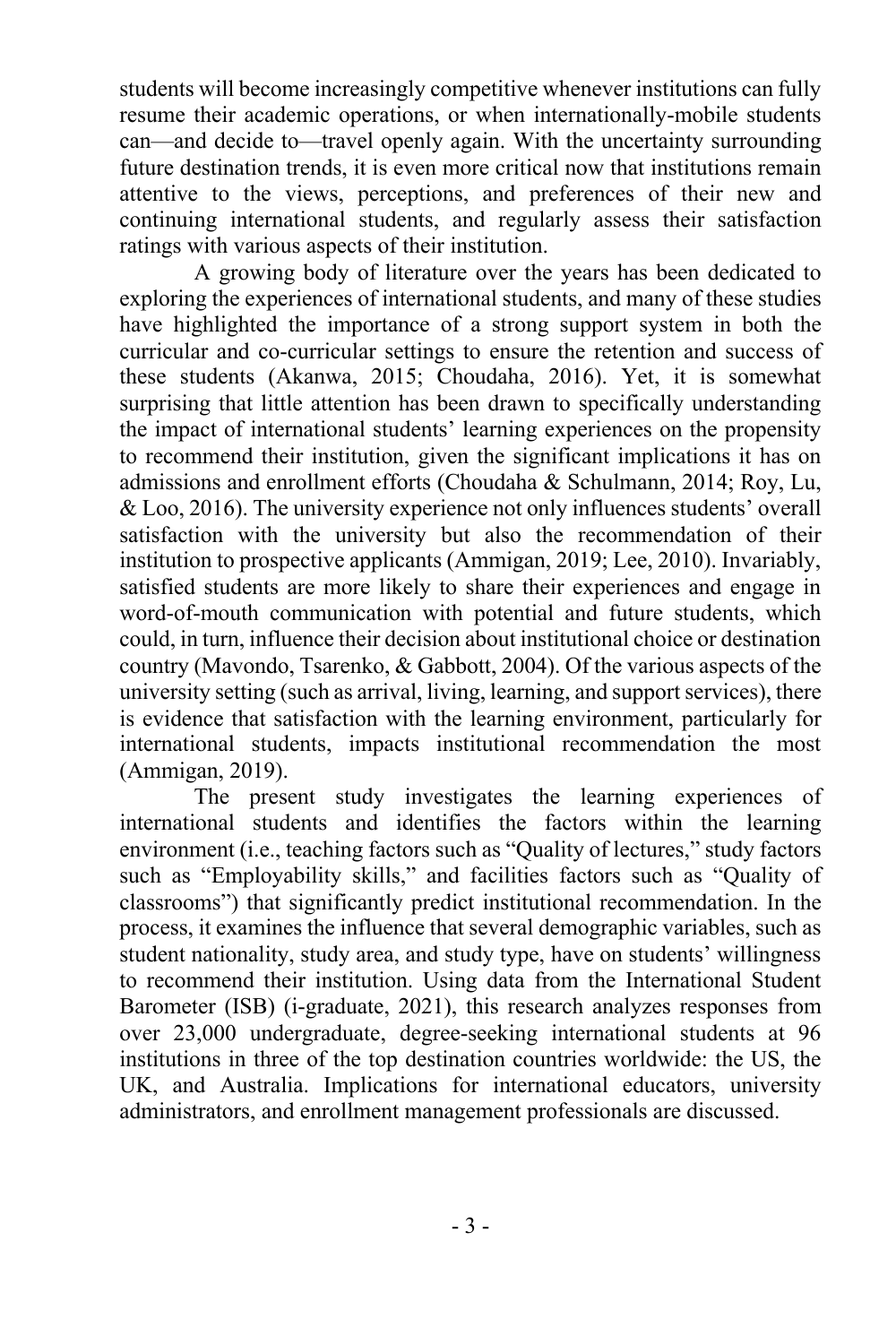## **LITERATURE REVIEW**

## **International Student Mobility**

The UNESCO Institute for Statistics (n.d.) defines internationally mobile students as students who have crossed a national or territorial border for education and are enrolled outside their country of origin. International student mobility is an indicator that shows the percentage of enrolled international students to local student body at the host institution or in the destination country (Kahanec & Králiková, 2011). For institutions of higher education, international student enrollment is a key aspect of the Internationalization at Home process, which is defined by Beelen and Jones (2015) as "the purposeful integration of international and intercultural dimensions into the formal and informal curriculum for all students, within domestic learning environments" (p. 69). The presence of international students on university campuses can represent a great opportunity for helping all students, faculty, and staff engage across cultures and acquire global perspectives in the classroom and in other non-academic settings (Irina, Gregg, & Martha, 2017).

The latest OECD report (2020) indicates that there has been a steady increase in international student mobility in the past 20 years, with the number of international students growing on average by 4.8% per year between 1998 and 2018. English-speaking countries remain the most attractive destination choice for international students. The US accounts for 18% of the global education market share, followed by the UK (8%) and Australia (8%). Students from Asia form the largest group of international students enrolled in tertiary education programs at all levels of study. In total across OECD countries, the most popular fields or areas of study among international students are business, administration and law, and engineering (Organisation for Economic Co-operation and Development, 2020).

### **Learning Experiences of International Students**

University students often struggle to adapt to their new life on campus. International students, however, are subject to some unique challenges such as language barriers, cultural differences, visa and employment restrictions, and a lack of social support (Baron & Hartwig, 2020; Smith & Demjanenko, 2011). While in the present study student satisfaction is defined as 'a short-term attitude resulting from an evaluation of a student's educational experience' (Elliott & Healy, 2001, p. 2), previous research has demonstrated that several factors can directly influence the experiences of students in their academic, living, and social settings. Arambewela and Hall (2009) propose seven constructs that are significant predictors of student satisfaction, namely: education, social, technology, economic, accommodation, safety, prestige, and image. The learning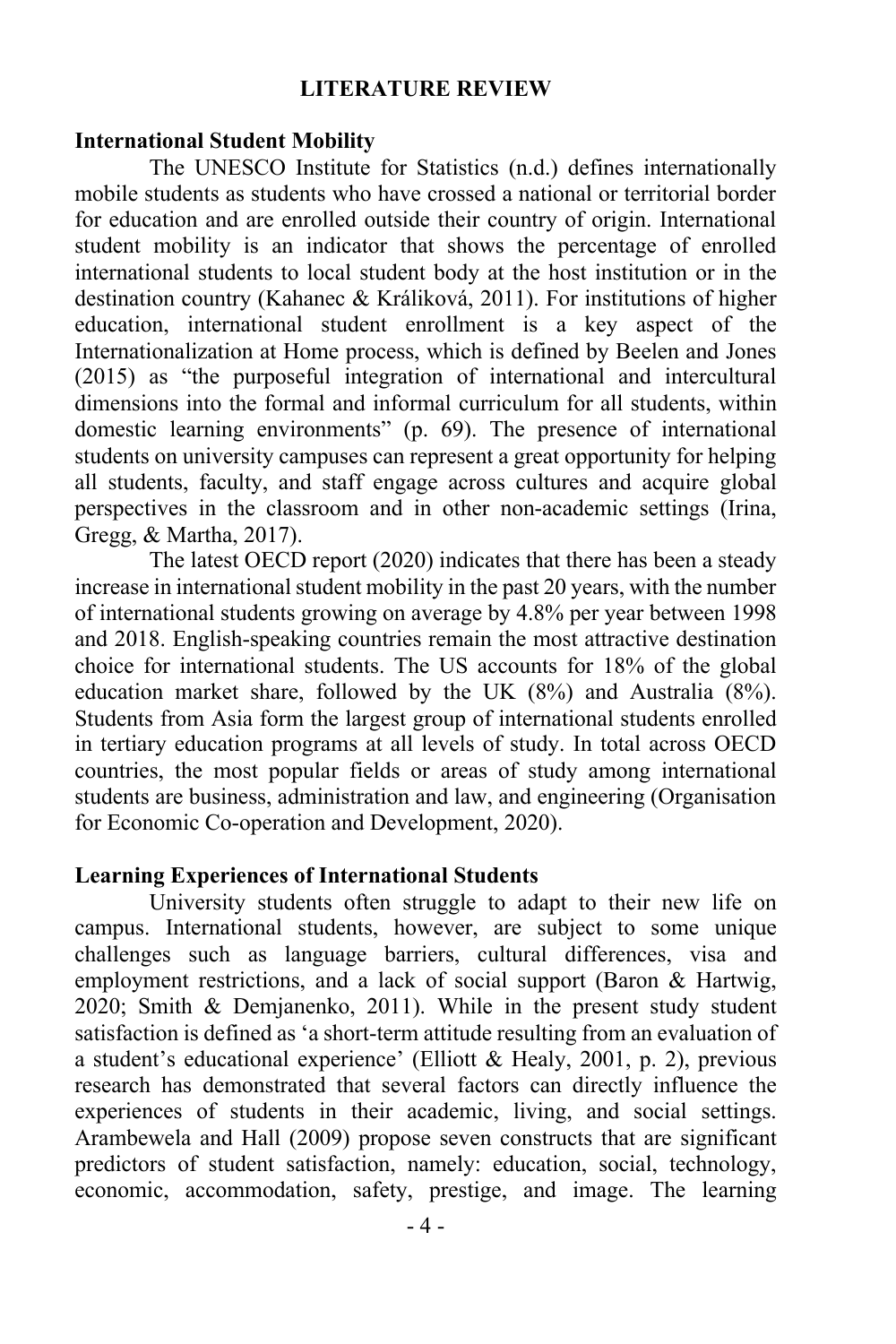construct, which was established by the ISB and is the focus of this current study, is defined as the experiences of international students within the academic setting at their respective institutions (Garrett, 2014). The learning experience variables within the construct are grouped into three distinct categories, namely: 1) teaching, 2) studies and 3) facilities (see Table 1 for a list of learning experience variables under each category). Our study, therefore, examines whether student experiences within the learning environment can significantly predict institutional recommendation.

Other studies have found that the most common learning issues experienced by international students in the classroom environment relate to group work and class participation, communication with faculty, interactions with peers, and differences in teaching and learning styles (Li, 2019; Vyas & Yu, 2018). Butt and Rehman (2010) found that teacher expertise, quality of courses offered, and classroom facilities were key determinants of student satisfaction while Asare-Nuamah (2017) concluded that library services, teacher contact, class size, among other factors, all enhanced student experiences as part of the learning environment. A comparative study that examined the experiences of over 45,000 international students at institutions in Australia, the UK, and the US found that the learning dimension of the university experience was the most significant predictor of overall satisfaction (Ammigan & Jones, 2018). The quality of lectures and the expertise of the teaching faculty were among the most important factors that impact students' institutional experience. In more recent research, Ammigan et al. (2021) examined the difference between the learning experience variables that differentially influence recommendation and satisfaction for over 30,000 international students from the 10 most frequent home nationalities and 10 most frequent destination countries. They found that learning experience variables such as "Program organization" and "Quality of lectures" influenced satisfaction while study variables like "English language support" and "Employability skills" influenced institutional recommendation.

Ammigan et al. (2021) indicate the significant predictive power of "Employability skills" and "English language support," which represent an important element of employability, on institutional recommendation – thus demonstrating a connection between recommendation and post-graduate employment plans. These results correspond with Cubillo et al.'s (2006) findings, indicating that career prospects and opportunities to work during a program of study were significant factors in influencing international student decision-making during university selection.

### **International Students and Institutional Recommendation**

The decision to study overseas and to select a university of choice can be a significant and expensive undertaking for students. Many factors impact the decision-making process of international students searching for higher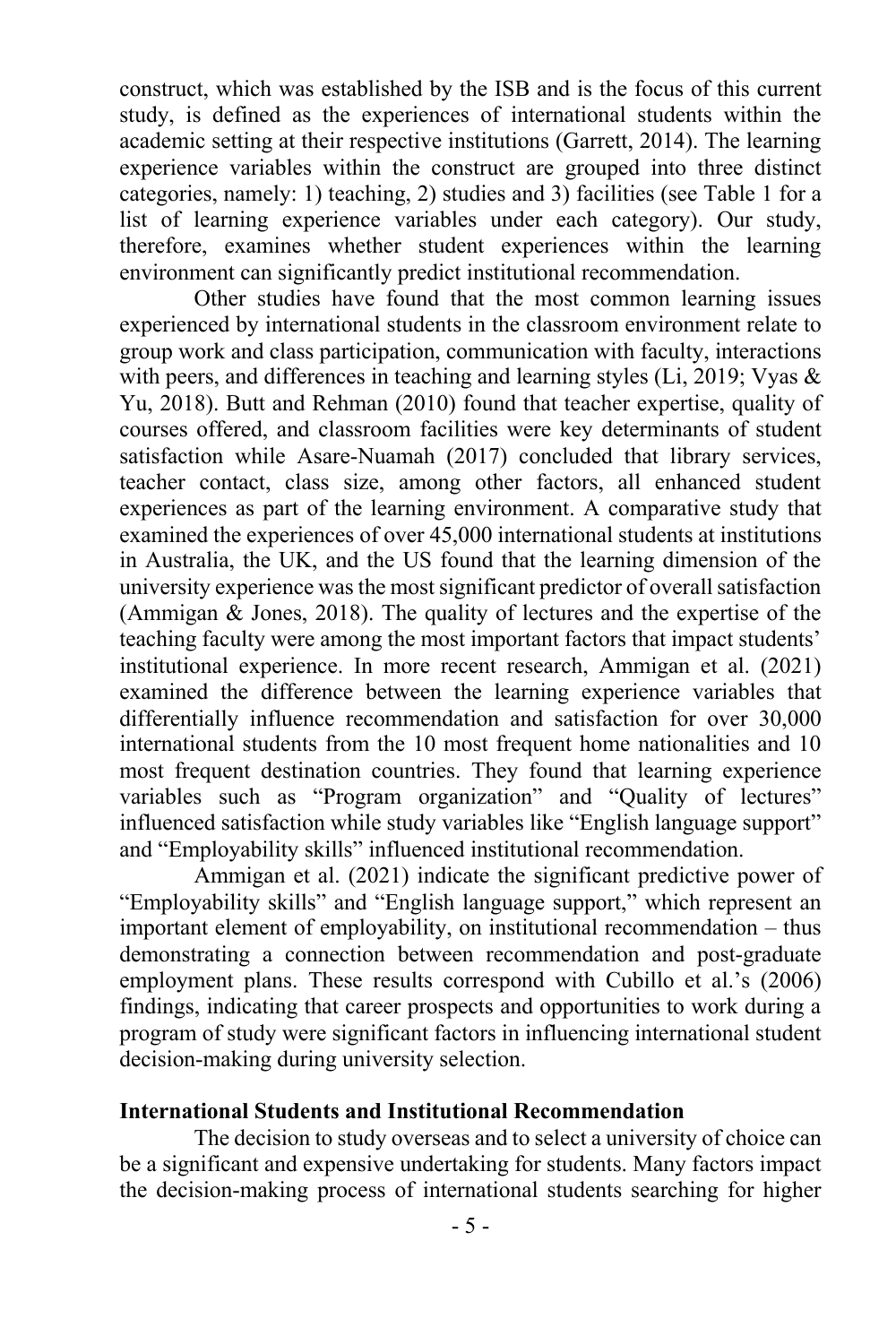education abroad. These contributing "push-pull" factors include academic reputation, the amount and quality of course offerings, research opportunities, scholarship opportunities, tuition costs and fees, health and safety, employment options, and the opinion of others (Banjong & Olson, 2016; María Cubillo et al., 2006; Nicholls, 2018).

While there is limited research on the specific association between the learning experiences of international students and the willingness to recommend their institutions, some studies have confirmed that international student satisfaction can impact recommendation and future enrollment trends. In earlier research, Lee (2010) examined international students' experiences at a U.S university and how these might influence them to recommend their institution to others from their home country. Among other findings, the study revealed that students who were satisfied with the academic and nonacademic services on campus were positively associated with recommending the university and that students from East Asia were less likely to recommend the institution.

In a large-scale, empirical study, Ammigan (2019) found that the learning dimension of experience was the most significant predictor of institutional recommendation, with some of the most important academic aspects being the opportunity to study with people from other cultures, the organization of the course, work experience during studies, and quality of lectures. Brett's (2013) report on the ISB found several aspects of the learning experience of international students to be positively correlated with recommendation, namely faculty subject-matter expertise, academic content, ability to understand faculty English, lecture quality, access to faculty support, and English Language skills.

### **Conceptual Framework**

The conceptual framework for this study is grounded in models of consumer evaluations and behavioral intentions. Research from Cronin, Brady, and Hult (2000) demonstrates that the core constructs of consumer evaluations (quality, value, and satisfaction) directly influence consumer behavioral intentions (i.e., recommendation). They provide evidence that quality (the relationship between expectations and performance) and value (the relationship between what was received and what was given) lead to satisfaction (whether something met or exceeded expectations) which in the end can lead to recommendations. Recommendations, in our conceptual framework, are the behavioral intentions that are often crucially important when making purchasing decisions (Constantinides & Holleschovsky, 2016; Lobo, Maritz, & Mehta, 2007), and the consumer evaluation of satisfaction with learning experiences form the building blocks for making those behavioral intention decisions. Within this framework, we build on previous research and propose that for international higher education, satisfaction with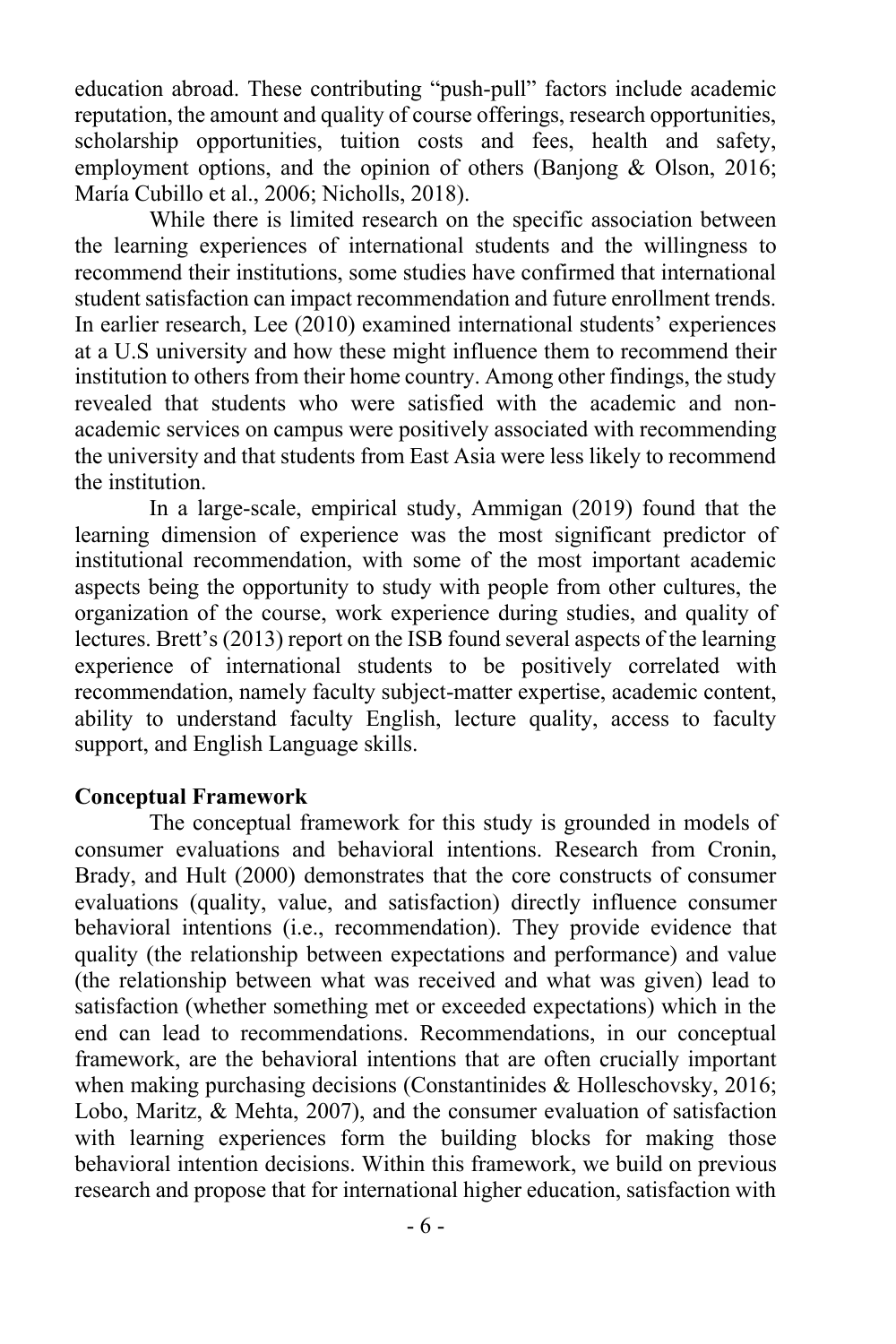learning experiences are core evaluations that influence institutional recommendation (Ammigan et al., 2021; Ammigan & Jones, 2018), and those recommendations can play a pivotal role in developing successful strategies for recruiting and enrolling students (Beneke & Human, 2010; Lapina, Roga, & Müürsepp, 2016). This study, therefore, takes a closer look at demographic and learning experience variables that can influence recommendations for international students.

## **RESEARCH METHOD**

We analyzed quantitative data obtained from the International Student Barometer (ISB) to investigate the relationship between the international students' learning experience, demographic variables, and their willingness to recommend their institution. We chose to include international students at higher education institutions in Australia, the UK, and the US because of two main reasons. First, these three destination countries were the top OECD, English-speaking destinations for international students at the time the survey was conducted. Second, they constitute the largest sample in the ISB data set with nearly 100 institutions. This research uses nonidentifiable, pre-existing data and was declared exempt from the requirements of human subject protection by the Institutional Review Board.

## **Instrument**

The instrument used in this study is the ISB, which tracks and compares the decision-making, expectations, satisfaction, and recommendation of international students from application to graduation (igraduate, 2021). Since its inception in 2005, the ISB has collected feedback from over three million students in more than 1,400 institutions across 33 different countries. The full questionnaire consists of 256 closed and openended questions and has been periodically tested for validity and reliability through eighteen cycles (Brett, 2013). It uses four constructs (arrival, learning, living, and support services) to measure satisfaction, and respondents are asked to rate their satisfaction level with multiple aspects within each of these dimensions of experience. Within the learning construct, questions were grouped into three categories – i.e., teaching, studies, and facilities (see Table 1). The instrument includes a summary behavioral intention question – i.e., "Based on your impressions at this stage of the year, would you recommend your university to other students thinking of applying here?" – which is the ISB's Institutional Recommendation question.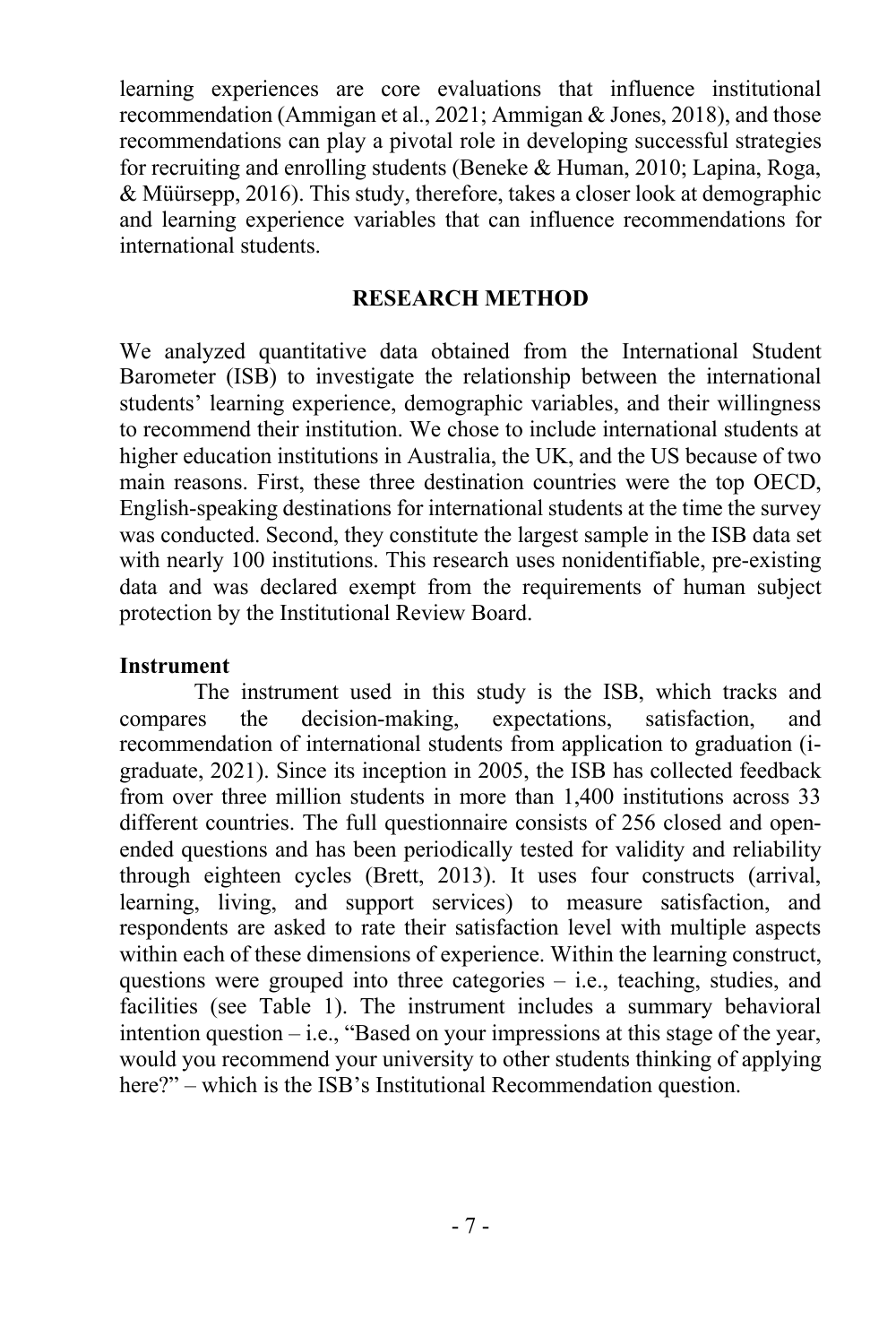## **Table 1: Study Variables**

| Type                                          | Variables                                                                                                                                                                                                                                                                                      |
|-----------------------------------------------|------------------------------------------------------------------------------------------------------------------------------------------------------------------------------------------------------------------------------------------------------------------------------------------------|
| Independent<br>Variable                       | Destination country: Australia, UK, US                                                                                                                                                                                                                                                         |
| Covariate Learning<br>Experience<br>Variables | Teaching: Quality of lectures, Expertise of<br>faculty, Teaching ability of faculty, Academic and<br>program content, Program organization, Level of<br>research activity, English of academic staff,<br>Learning support, Performance feedback, Grading<br>criteria, Assessment of coursework |
|                                               | Studies: Career guidance and advice,<br>Employability skills, Work experience during<br>studies, Multicultural study environment, English<br>language support, Class size                                                                                                                      |
|                                               | Facilities: Quality of classrooms, Physical library,<br>Online library, Classroom technology, Virtual<br>learning                                                                                                                                                                              |
| Covariate<br>Demographic<br>Variables         | Student nationality, Gender, Age, Program status,<br>Study type, Study area, Study stage                                                                                                                                                                                                       |

## **Variables**

Twenty-two continuous covariate learning experience variables were grouped into three categories (see Table 1): teaching-related (eleven in total); studies-related (six in total); and facilities-related (five in total). One variable - "Satisfaction with laboratories" - was removed from the analysis as it had over 41% missing values. See below subsection, "Data Analysis Plan" for further discussion of this issue. These variables were on a 4-point Likert scale, where  $1$  = very dissatisfied,  $2$  = dissatisfied,  $3$  = satisfied, and  $4$  = very satisfied. In addition, demographic variables included in this study were: student nationality, gender, age, program status, student type, study area, and study stage. Every model included a continuous dependent variable – i.e., institutional recommendation was included - set to five-point Likert scales, where  $1 =$  actively discourage,  $2 =$  discourage,  $3 =$  neither encourage or discourage,  $4$  = encourage, and  $5$  = actively encourage. one categorical independent variable, i.e., destination country, at 3 levels each – i.e., Australia, the UK, and the US were included.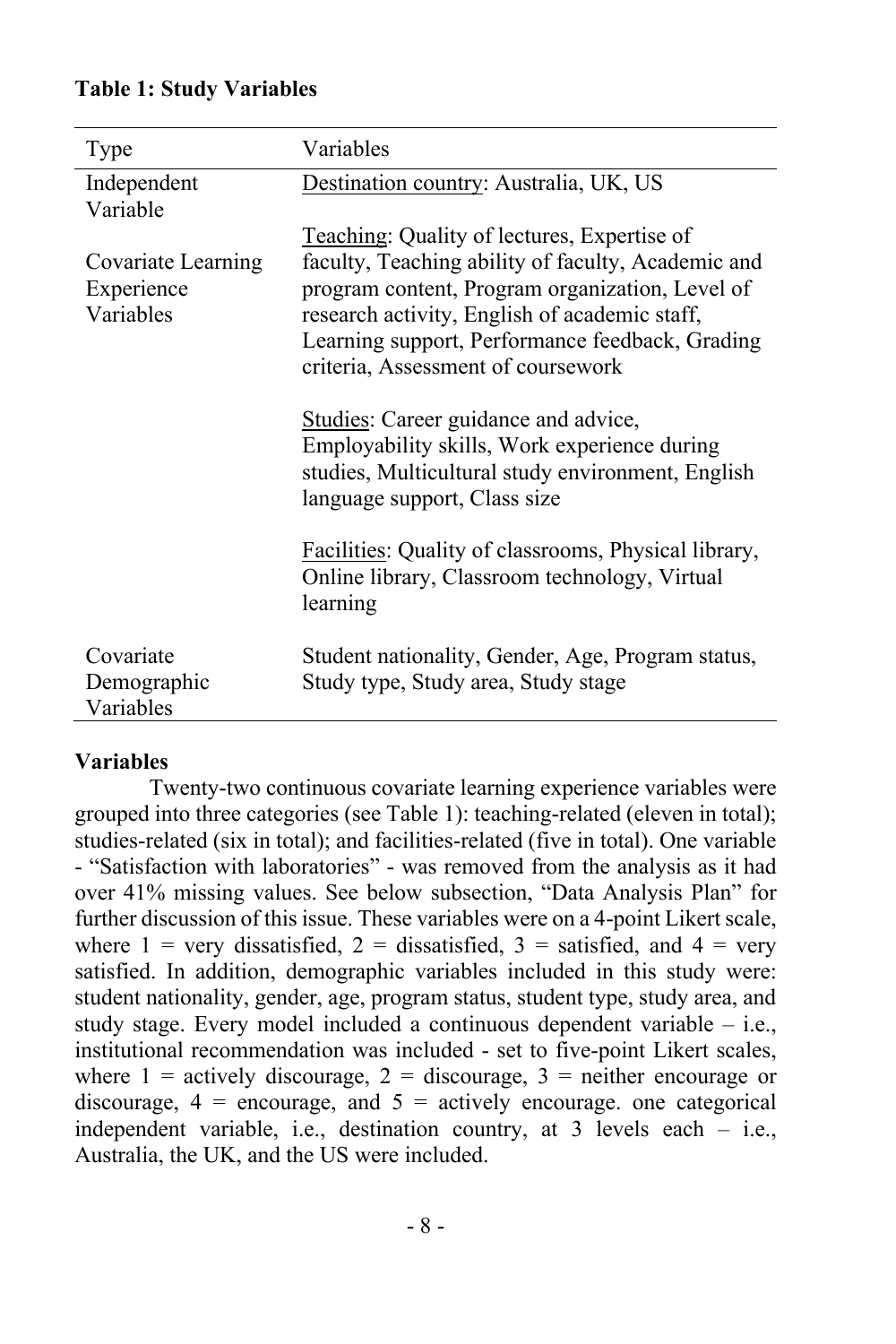## **Participants**

A total of 23,380 international undergraduate students from 96 institutions across Australia ( $n = 34$ ), the UK ( $n = 42$ ), and the US ( $n = 20$ ) were included - See Table 2. Over 54% of the respondents were from Australia (*n =* 12,755), 37% were from the UK (*n =* 8,660), and 8.4% were from the US ( $n = 1.965$ ). Since we wanted to concentrate our analysis on the top student nationalities, we included 10 of the most frequent student nationalities, with 36.1% from China, 16.3% from Malaysia, and 7.9% from the US. The average age of student participants was 22 years, and 62% were female compared to 38% who were male across all three destination countries. Business and Administrative Studies (26.4%), and Engineering (12.6%) were the top two study areas. Most students were enrolled full-time in their program (program status), were on campus (study type), and were studying in a year other than the first or last (study stage). Respondents completed the online ISB questionnaire via email from September to December 2016. Table 2 indicates the demographic characteristics of students who were included in our model, including a breakdown by destination country.

## **Data Analysis Plan**

The data analysis occurred in successive steps. Before and after the imputation, the generalized ESD (Extreme Studentized Deviate) test was used to detect for outliers (Rosner, 1983), Bartlett's test was used to test for homoscedasticity (Snedecor & Cochran, 1989), and Shapiro-Wilk's test was used to test for normality (Shapiro & Wilk, 1965) and none were significant. Since this analysis focused on the three most frequent destination countries and the top 10 student nationalities, our sample was reduced from 66,272 to 23,380. The twenty-three learning variables as well as the overall institutional recommendation question were optional questions. Therefore, the items in our dataset had on average 16.57% missing values but "satisfaction with laboratories" was found to have over 41% missing values and was therefore removed from the future analysis, reducing the number of learning variables to twenty-two. A Missing Values Analysis (MVA) was performed on the remaining 22 learning variables, and the results of Little's Missing Completely at Random (MCAR) test (1988) were significant, *X*2(50613, *N =*  $23308$ ) = 64010.19,  $p < .001$ . To accommodate for non-random missing values, an Approximate Bayesian Bootstrap (ABB) hot-deck nearest neighbor imputation method (Andridge & Little, 2010) was performed such that missing values are replaced with observed values that reflect similar response characteristics. The analysis included herein was completed using the imputed data derived from this method.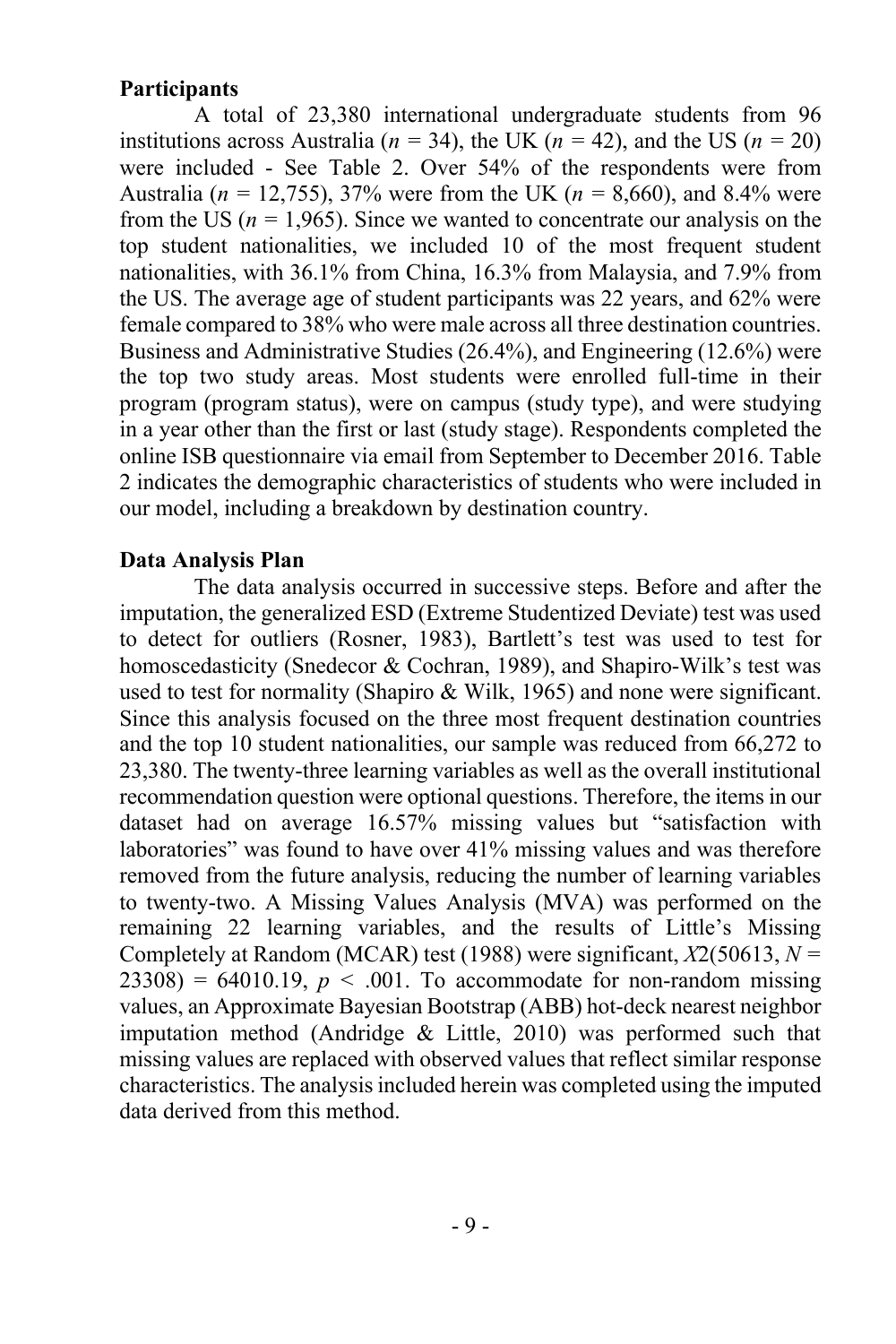|               | Australia ( $N = 12,755$ ) |               | UK $(N = 8,660)$    |                  | $US(N = 1,965)$  |                  |
|---------------|----------------------------|---------------|---------------------|------------------|------------------|------------------|
| Variables     | Categories                 | $\frac{2}{6}$ | Categories          | $\frac{3}{6}$    | Categories       | $\%$             |
| Student       | China                      | 39.7          | China               | 24.8             | China            | 61.9             |
| Nationality   | Malaysia                   | 19.4          | Malaysia            | 13.6             | South Korea      | 11.5             |
| (Top 5)       | Singapore                  | 10.4          | SU                  | 12.8             | India            | 10.7             |
|               | Hong Kong                  | 9.4           | Germany             | $\subseteq$      | Malaysia         | 8.6              |
|               | India                      | 7.7           | Italy               | 9.5              | Hong Kong        |                  |
| Program       | Full-time                  | 97.9          | Full-time           | 99.3             | Full-time        | 99.4             |
| <b>Status</b> | Part-time                  | 2.1           | Part-time           | 0.7              | Part-time        | $\frac{6}{1}$    |
| Study Type    | On-campus (full-           | 82.7          | On-campus (full-    | 88.1             | On-campus (full- | 91.5             |
|               | time)                      |               | time)               |                  | time)            |                  |
|               | Exchange/Erasmus           | 3.7           | Exchange/Erasmus    | 5.8              | Exchange/Erasmus | 3.2              |
|               | Study Abroad               | 5.9           | <b>Study Abroad</b> |                  | Study Abroad     | 2.7              |
|               | Course                     |               | Course              |                  | Course           |                  |
|               | Gap year                   |               | Gap year            | $\overline{4}$   | Gap year         | 1.7              |
|               | On-campus (part-           | 1.7           | On-campus (part-    | $\Xi$            | On-campus (part- | 0.4              |
|               | time)                      |               | time)               |                  | time)            |                  |
|               | Placement                  |               | Placement           | 0.5              | Placement        | $\overline{0}$ : |
|               | Other                      |               | Other               | $\overline{0}$ : | Other            | 0.4              |
| Study Area    | Business/Admin.            | 28            | Business/Admin      | 19.2             | Business/Admin.  | 47.9             |
| (Top 5)       | studies                    |               | studies             |                  | studies          |                  |
|               | Engineering                | 14.6          | Engineering         | 10.9             | Math/Computer    | $\infty$         |
|               |                            |               |                     |                  | Sciences         |                  |

Table 2: Demographic Characteristics of Respondents by Destination Country **Table 2: Demographic Characteristics of Respondents by Destination Country**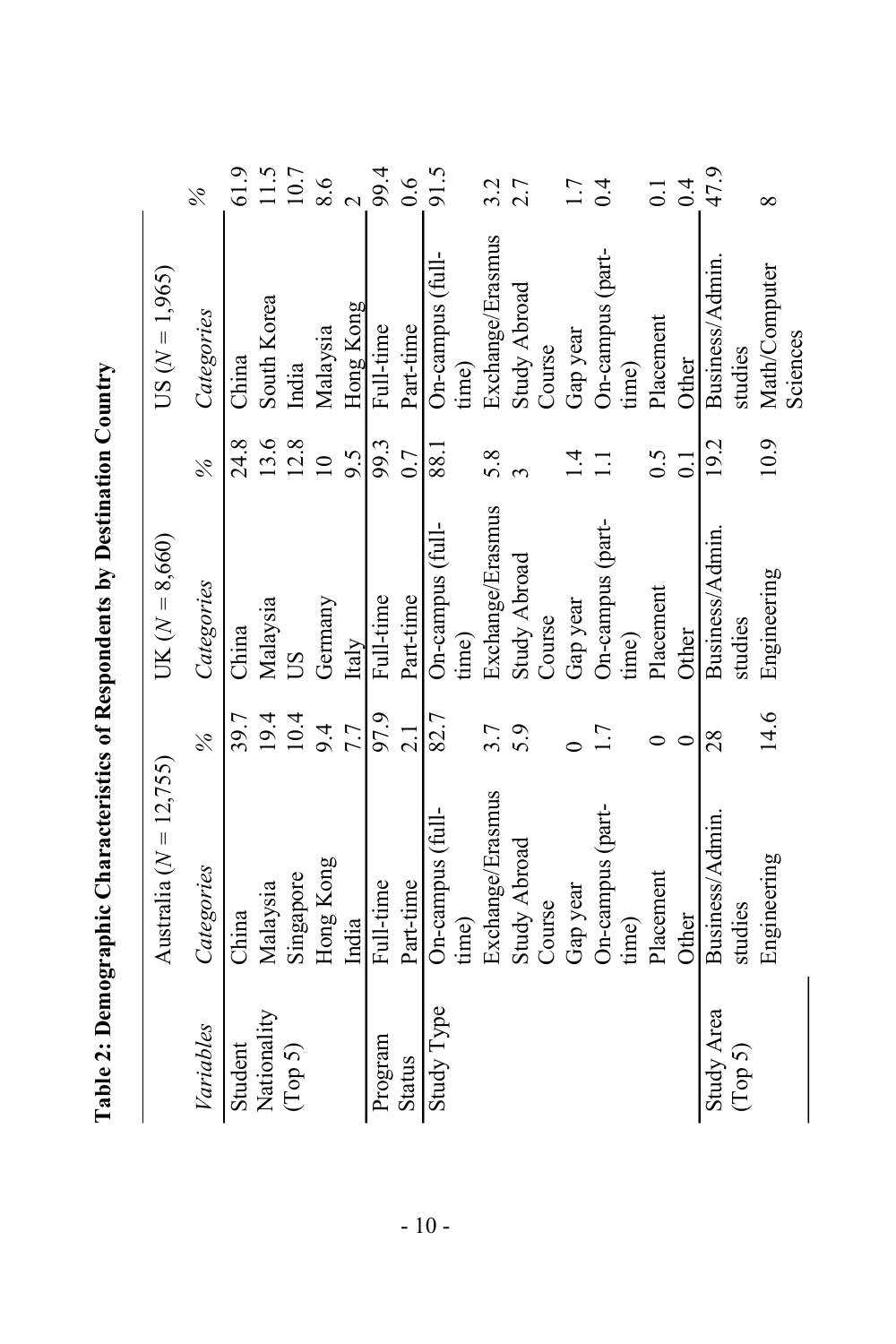|             | Medicine Subjects          | 10.6            | Social studies         | 9.9              | Other             | 9.6              |
|-------------|----------------------------|-----------------|------------------------|------------------|-------------------|------------------|
|             | Other                      | 7.6             | Biological<br>Sciences | 8.4              | Engineering       | $7.\overline{3}$ |
|             | <b>Biological Sciences</b> | 7.4             | Math/Computer          |                  | Biological        | $\dot{z}$        |
|             |                            |                 | Sciences               |                  | Sciences          |                  |
| Study Stage | First/single year          | 30.8            | First/single year      | 39.1             | First/single year | 38.2             |
|             | Other year                 | 39.5            | Other year             | 35.7             | Other year        | $39.5$<br>19     |
|             | Last year                  | $27.5$<br>$2.1$ | Last year              | 24.3             | Last year         |                  |
|             | No year (Short             |                 | No year (Short         |                  | No year (Short    | $\ddot{3}$       |
|             | course)                    |                 | course)                |                  | course)           |                  |
|             | Female                     | દ્ધ <u> </u>    | Female                 |                  | 60.6 Female       | 57.7             |
|             | Male                       | 35.8            | Male                   | 39.3             | Male              | 42.3             |
|             | Other                      | $1\overline{1}$ | Other                  | $\overline{0.1}$ | Other             |                  |
| Age (Mean)  | $22.9$ years               |                 | $21.9$ years           |                  | $21.6$ years      |                  |

- 11 -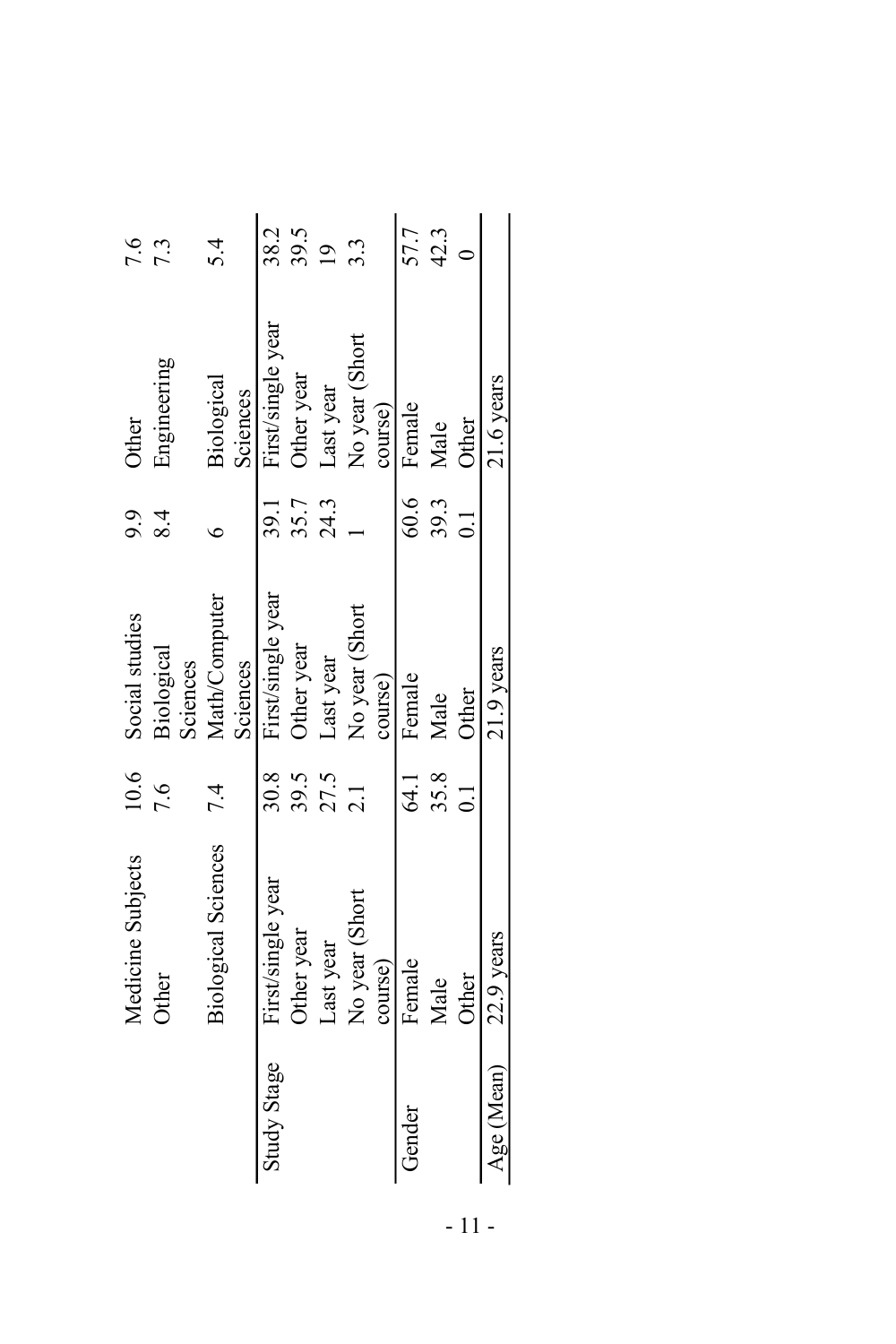### *Models*

The goal for conducting a factor analysis was twofold: first, to determine if any of the learning experience variables could be eliminated from our future models, and second, to establish whether there was an underlying structure to the learning experience variables that differed from that established by the ISB. We then performed a stepwise Analysis of Covariance (ANCOVA) to investigate whether institutional recommendation was differentially impacted for the top three destination countries, by the learning experience variables and demographic variables. As the learning experiences are predicted to covary with institutional recommendation, a stepwise ANCOVA model offers both simplicity (i.e., as few regressors as possible) and fit (i.e., as many regressors as needed). We set our parameters for adding variables at .05 and removing them at .10. We also ran a multiple linear regression analysis to determine the differential influences of the learning experience variables and demographic variables on institutional recommendation for the top three destination countries. A stepwise multiple linear regression model was used to develop this model with parameters set at .05 for adding variables at .10 for removing them.

#### **RESULTS**

## **Factor Analysis**

The learning experience variables were screened for univariate outliers and none were found. All learning experience variables had very high correlations, and in fact, none of them were less than .3 with all the other items – suggesting very high factorability. The Kaiser-Meyer-Olkin measure of sampling adequacy was .959, which is well above the commonly recommended value of .6. Bartlett's test of sphericity was significant  $X^2(253)$  $= 257913.236$ ,  $p < .0001$ . Initial Eigenvalues indicated that the first five factors explained 41.98%, 6.54%, 5.53%, 4.4%, and 3.94% of the variance respectively. Since every item cross-loaded with the first factor above .3, the data was, therefore, best explained by a single factor structure. This was confirmed by a close examination of the squared cosines, as all the learning experience variables had the largest squared cosine in the first factor.

Upon closer examination of the factor loadings (See Table 3), the following grouping was such that seven of the strictly academic-related "Teaching" variables loaded all above .669 on the first factor; all of the "Facilities" variables had factor loadings above .35 for the second factor; all three of the work-related "Studies" variables had factor loadings above .4 for the third factor; all three of the assessment-related "Teaching" variables had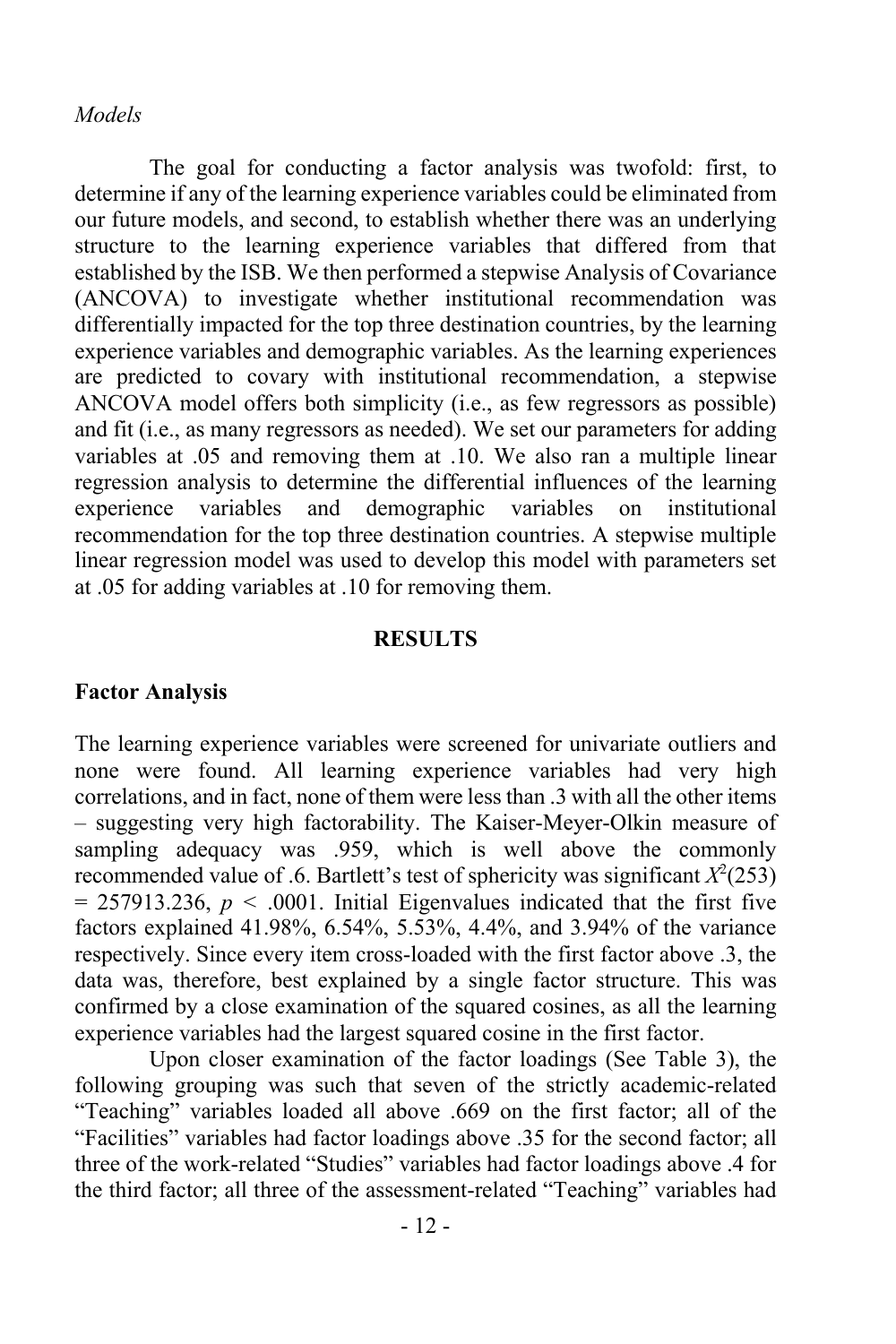factor loadings above .39 for the fourth fact; and all three "Teaching" and "Study" variables related to English language and multiculturalism had loadings above .32 for the fifth factor.

Overall, the analysis indicated that all learning experience variables loaded sufficiently onto the first factor and therefore all were entered into the below models that included the learning experience variables.

|  |  |                                                                 |  | Table 3: Factor Analysis Loadings of Learning Experience Variables |  |
|--|--|-----------------------------------------------------------------|--|--------------------------------------------------------------------|--|
|  |  | (Organized by Highest Positive Factor Loadings for Factors 2-5) |  |                                                                    |  |

| Items                             | Factor 1 | Factor 2 |       | Factor 3 Factor 4 | Factor 5 |
|-----------------------------------|----------|----------|-------|-------------------|----------|
| 1. Teaching (Academic)            |          |          |       |                   |          |
| Learning support                  | 0.699    |          |       |                   |          |
| Quality of lectures               | 0.696    |          |       |                   |          |
| Academic and program<br>content   | 0.694    |          |       |                   |          |
| Program organization              | 0.693    |          |       |                   |          |
| Teaching ability of faculty       | 0.692    |          |       |                   |          |
| Expertise of faculty              | 0.686    |          |       |                   |          |
| Level of research activity        | 0.669    |          |       |                   |          |
| 2. Facilities                     |          |          |       |                   |          |
| Online library                    |          | 0.503    |       |                   |          |
| Classroom technology              |          | 0.487    |       |                   |          |
| Physical library                  |          | 0.464    |       |                   |          |
| Virtual learning                  |          | 0.440    |       |                   |          |
| Quality of classrooms             |          | 0.354    |       |                   |          |
| 3. Studies (Work)                 |          |          |       |                   |          |
| Work experience during<br>studies |          |          | 0.520 |                   |          |
| Career guidance and advice        |          |          | 0.462 |                   |          |
| Employability skills              |          |          | 0.432 |                   |          |
| 4. Teaching (Assessment)          |          |          |       |                   |          |
| Grading criteria                  |          |          |       | 0.497             |          |
| Performance feedback              |          |          |       | 0.438             |          |
| Assessment of coursework          |          |          |       | 0.390             |          |
| 5. Studies (Culture)              |          |          |       |                   |          |
| Multicultural study               |          |          |       |                   | 0.522    |
| environment                       |          |          |       |                   |          |
| English language support          |          |          |       |                   | 0.442    |
| English of academic staff         |          |          |       |                   | 0.329    |

## **ANCOVA**

For our overall model, a one-way stepwise ANCOVA was conducted to determine the effect of destination country on an institutional recommendation while controlling for the learning experience variables and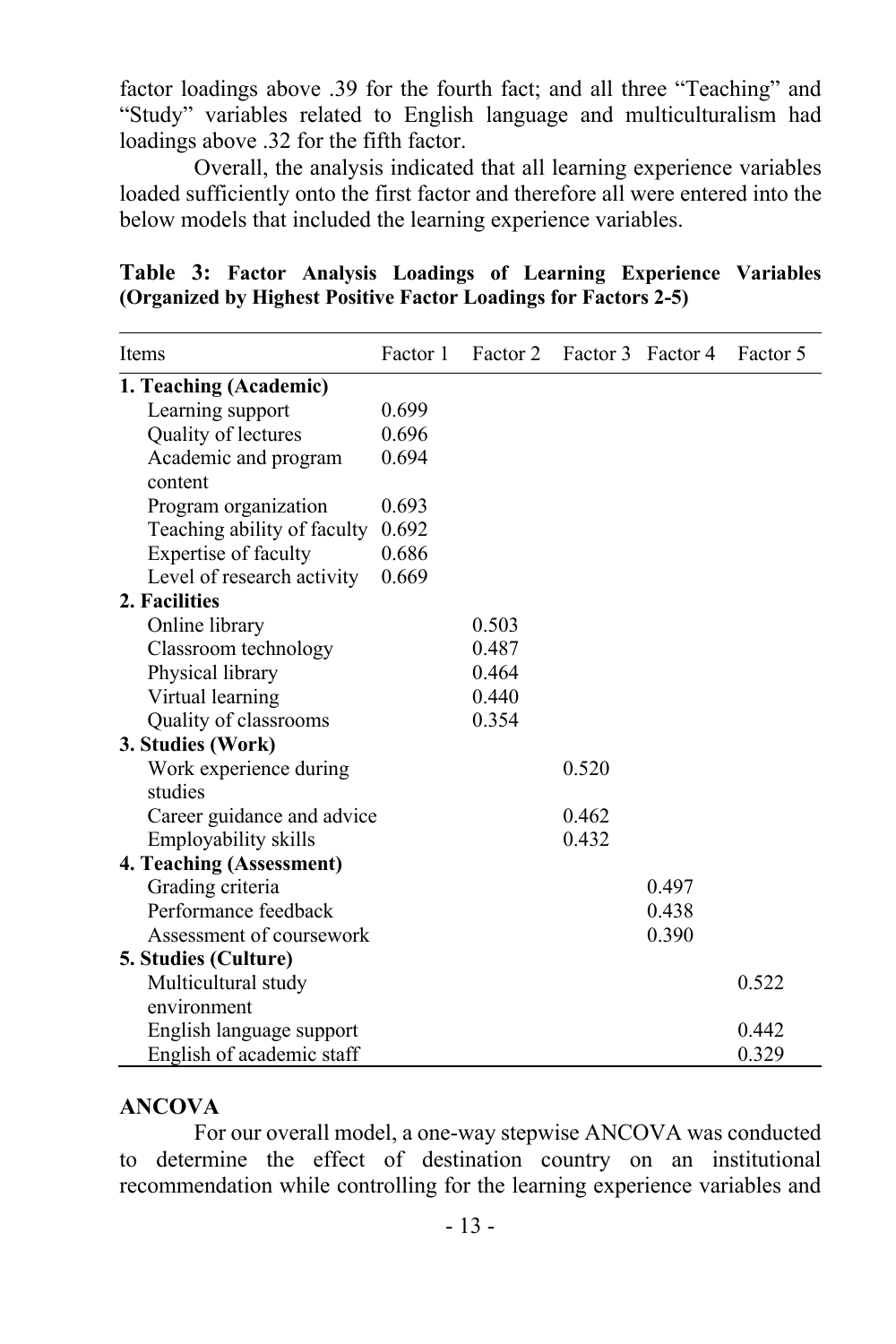the demographic variables. The ANCOVA was significant,  $F(29, 23350) =$ 185.583,  $p < .0001$ . The Adjusted R<sup>2</sup> for the goodness of fit indicates that about 18.6% of the variance in the institutional recommendation is explained by our independent and covariate variables. Destination country was found to significantly influence the model  $F(2, 23377) = 31.840, p < .0001$ . A Tukey's post-hoc HSD revealed that the differences between institutions in the UK (*M*   $=$  3.994) differed significantly from those in the US ( $M = 3.882$ ) and those in Australia (*M =* 3.910) *p <* .05.

| <b>Learning Experience</b>  | β        | t         | Pr >  t  | 95% CI   |          |
|-----------------------------|----------|-----------|----------|----------|----------|
| English language support    | 0.150    | 14.351    | < 0.0001 | 0.129    | 0.170    |
| Employability skills        | 0.109    | 11.400    | < 0.0001 | 0.091    | 0.128    |
| Multicultural study         |          |           |          |          |          |
| environment                 | $-0.092$ | $-9.023$  | < 0.0001 | $-0.112$ | $-0.072$ |
| Academic and program        |          |           |          |          |          |
| content                     | 0.097    | 8.362     | < 0.0001 | 0.074    | 0.120    |
| Program organization        | 0.084    | 7.639     | < 0.0001 | 0.062    | 0.105    |
| Quality of lectures         | 0.071    | 5.663     | < 0.0001 | 0.046    | 0.095    |
| Virtual learning            | 0.055    | 4.701     | < 0.0001 | 0.032    | 0.079    |
| Learning support            | 0.044    | 3.980     | < 0.0001 | 0.022    | 0.066    |
| Expertise of faculty        | 0.049    | 3.871     | 0.000    | 0.024    | 0.073    |
| Quality of classrooms       | 0.036    | 3.430     | 0.001    | 0.015    | 0.056    |
| Classroom technology        | 0.035    | 3.233     | 0.001    | 0.014    | 0.056    |
| Physical library            | 0.027    | 2.694     | 0.007    | 0.007    | 0.047    |
| Assessment of coursework    | 0.029    | 2.616     | 0.009    | 0.007    | 0.051    |
| Teaching ability of faculty | 0.029    | 2.499     | 0.012    | 0.006    | 0.052    |
| Performance feedback        | $-0.023$ | $-2.179$  | 0.029    | $-0.043$ | $-0.002$ |
| <b>Institution country</b>  | β        | t         | Pr >  t  | 95% CI   |          |
| UK                          | 0.112    | 5.144     | < 0.0001 | 0.069    | 0.155    |
| <b>Student Nationality</b>  | β        | t         | Pr >  t  | 95% CI   |          |
| South Korea                 | $-0.371$ | $-11.195$ | < 0.0001 | $-0.435$ | $-0.306$ |
| Hong Kong                   | $-0.352$ | $-13.499$ | < 0.0001 | $-0.403$ | $-0.301$ |
| Singapore                   | $-0.257$ | $-10.234$ | < 0.0001 | $-0.306$ | $-0.208$ |
| Malaysia                    | $-0.247$ | $-11.362$ | < 0.0001 | $-0.29$  | $-0.205$ |
| China                       | $-0.231$ | $-11.131$ | < 0.0001 | $-0.272$ | $-0.191$ |
| Germany                     | $-0.082$ | $-2.869$  | 0.004    | $-0.138$ | $-0.026$ |
| India                       | $-0.085$ | $-3.289$  | 0.001    | $-0.136$ | $-0.034$ |
| Age                         | β        | t         | Pr >  t  | 95% CI   |          |
|                             | $-0.005$ | $-2.462$  | 0.014    | $-0.009$ | $-0.001$ |

**Table 4: Learning Experiences and Demographic Variables that Predict Institutional Recommendation Across Institutions in Australia, the UK, and the US**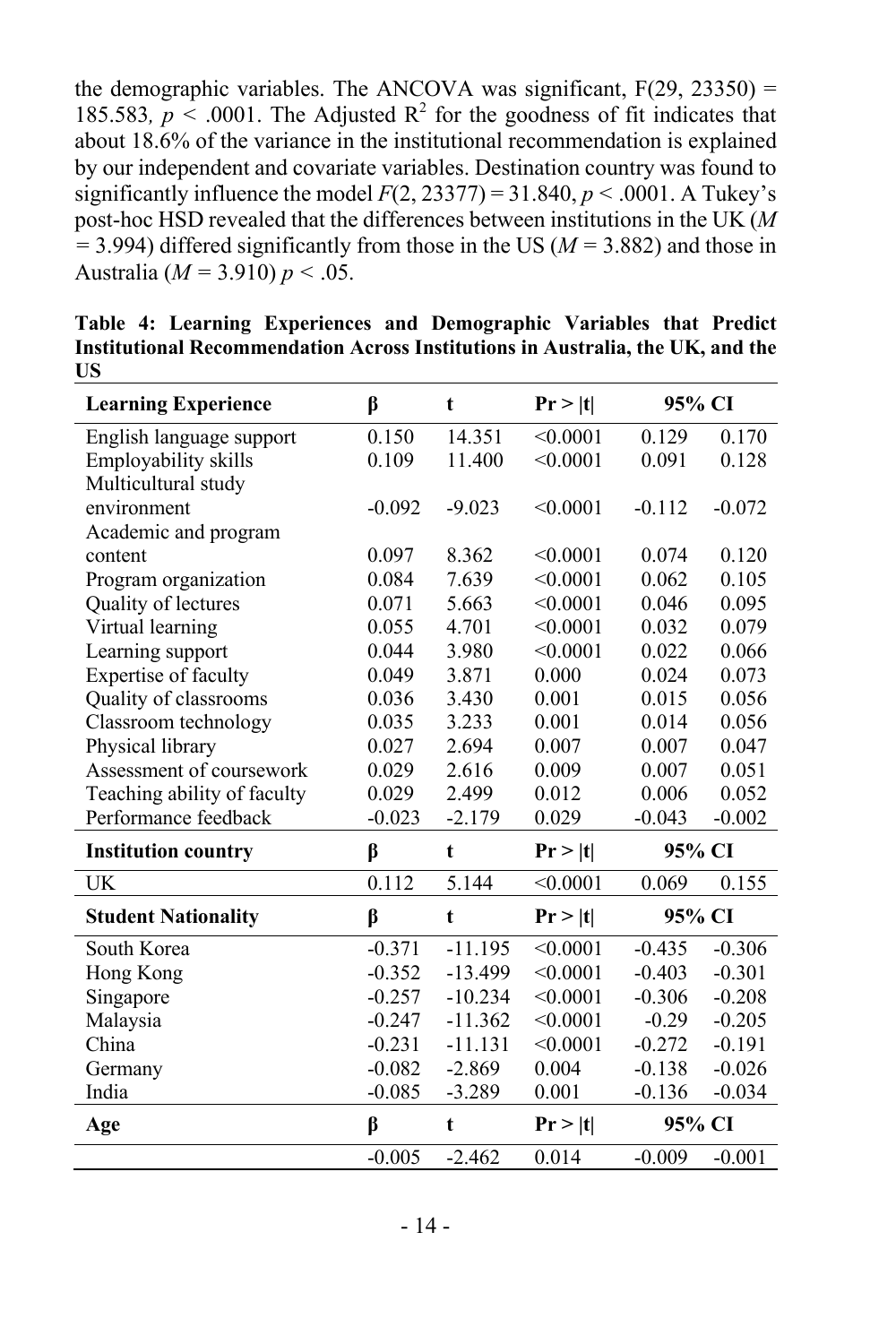The difference between the US and UK was not significant. For the learning experience covariates, 15 out of 22 were found to significantly influence recommendation. Based on the Type III sum of squares, "English language support" was the most influential, followed by "Employability skills" and "Multicultural study environment." Examining the model parameters "Multicultural study environment" was the only learning experience variable found to be negatively associated with institutional recommendation (see Table 4).

A further examination of the model parameters indicates that of the demographic variables, gender, and age significantly influenced the model with gender doing so positively and age doing so negatively. A Tukey's posthoc HSD was performed to examine the differences between genders, and while the means between males ( $M = 4.064$ ) and females ( $M = 4.060$ ) were highly similar, the mean for the group "other" (*M =* 3.661) was less than these two, but the difference was not significant. In addition, several student nationalities (South Korea, Hong Kong, Singapore, Malaysia, China, Germany, and India) were negatively associated with institutional recommendation (see Table 4), meaning that students from these nationalities were less likely than those from others to positively recommend their institution.

## **Multiple Linear Regressions**

### *Australia*

A stepwise multiple linear regression was conducted to determine the impact of the learning experience and demographic variables on institutional recommendation in Australia. The model was significant,  $F(46, 12708) =$ 71.975,  $p < .0001$ . The Adjusted  $R^2$  for the goodness of fit indicates that about 20.4% of the variance in institutional recommendation is explained by our independent and covariate variables. For the learning experience covariates, 13 out of 22 were found to significantly influence recommendation with "English language support" doing so the most, followed by "Multicultural study environment" and "Employability skills." Examining the model parameters "Multicultural study environment" was the only learning experience variable found to be negatively associated with institutional recommendation, (see Table 5). Both "Employability skills" and "Work experience during studies" were found to be positively associated with institutional recommendation for institutions in Australia, suggesting an association between recommendation and students' post-graduation plans, which is consistent with previous research by Ammigan et al. (2021) and Cubillo et al. (2006). Several student nationalities (South Korea, Hong Kong, Singapore, Malaysia, China, and India) were negatively associated with institutional recommendation (see Table 5), meaning that students from these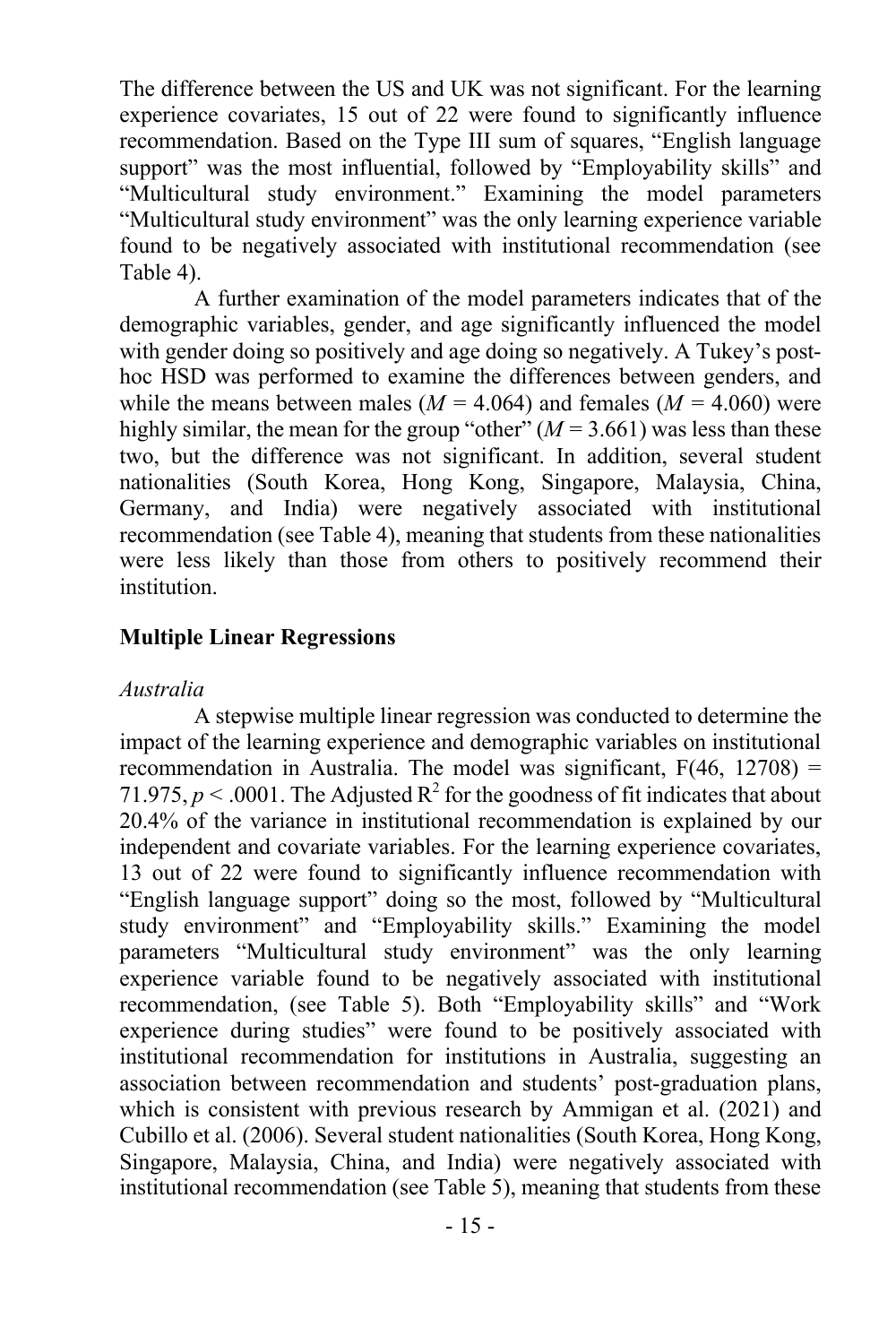| <b>Learning Experience</b>         | β        | t         | Pr >  t  | 95% CI   |          |
|------------------------------------|----------|-----------|----------|----------|----------|
| English language support           | 0.178    | 12.785    | < 0.0001 | 0.151    | 0.205    |
| Multicultural study                |          |           |          |          |          |
| environment                        | $-0.147$ | $-10.521$ | < 0.0001 | $-0.175$ | $-0.120$ |
| Employability skills               | 0.115    | 7.916     | < 0.0001 | 0.087    | 0.144    |
| Virtual learning                   | 0.095    | 5.931     | < 0.0001 | 0.064    | 0.127    |
| Expertise of faculty               | 0.091    | 5.195     | < 0.0001 | 0.056    | 0.125    |
| Program organization               | 0.088    | 5.832     | < 0.0001 | 0.058    | 0.117    |
| Academic and program content       | 0.082    | 5.023     | < 0.0001 | 0.050    | 0.114    |
| Quality of lectures                | 0.059    | 3.425     | 0.001    | 0.025    | 0.092    |
| Learning support                   | 0.048    | 3.255     | 0.001    | 0.019    | 0.076    |
| Quality of classrooms              | 0.048    | 3.366     | 0.001    | 0.020    | 0.075    |
| Classroom technology               | 0.036    | 2.527     | 0.012    | 0.008    | 0.064    |
| Work experience during studies     | 0.030    | 2.384     | 0.017    | 0.005    | 0.056    |
| <b>Student Nationality</b>         | β        | t         | Pr >  t  | 95% CI   |          |
| South Korea                        | $-0.450$ | $-9.345$  | < 0.0001 | $-0.545$ | $-0.356$ |
| Hong Kong                          | $-0.386$ | $-10.608$ | < 0.0001 | $-0.458$ | $-0.315$ |
| Singapore                          | $-0.294$ | $-8.444$  | < 0.0001 | $-0.363$ | $-0.226$ |
| Malaysia                           | $-0.287$ | $-8.843$  | < 0.0001 | $-0.351$ | $-0.224$ |
| China                              | $-0.261$ | $-8.336$  | < 0.0001 | $-0.322$ | $-0.200$ |
| India                              | $-0.139$ | $-3.649$  | 0.000    | $-0.214$ | $-0.064$ |
| <b>Study Area</b>                  | β        | t         | Pr >  t  | 95% CI   |          |
| Joint Honors or Multi-Subject      |          |           |          |          |          |
| Degree                             | 0.194    | 2.277     | 0.023    | 0.027    | 0.362    |
| Mass Communications and            |          |           |          |          |          |
| Documentation                      | 0.150    | 2.496     | 0.013    | 0.032    | 0.269    |
| Technologies                       | 0.134    | 2.112     | 0.035    | 0.010    | 0.258    |
| Social studies                     | 0.133    | 2.364     | 0.018    | 0.023    | 0.244    |
| <b>Biological Sciences</b>         | 0.131    | 2.548     | 0.011    | 0.030    | 0.232    |
| <b>Business and Administrative</b> |          |           |          |          |          |
| studies                            | 0.104    | 2.172     | 0.030    | 0.010    | 0.197    |
| Engineering                        | 0.100    | 2.012     | 0.044    | 0.003    | 0.197    |
| Age                                | β        | t         | Pr >  t  | 95% CI   |          |
|                                    | $-0.010$ | $-4.055$  | < 0.0001 | $-0.015$ | $-0.005$ |

## **Table 5: Learning Experiences and Demographic Variables that Predict Institutional Recommendation at Australian Institutions**

nationalities were less likely than those from other nationalities to positively recommend their institution. In addition, the demographic variable age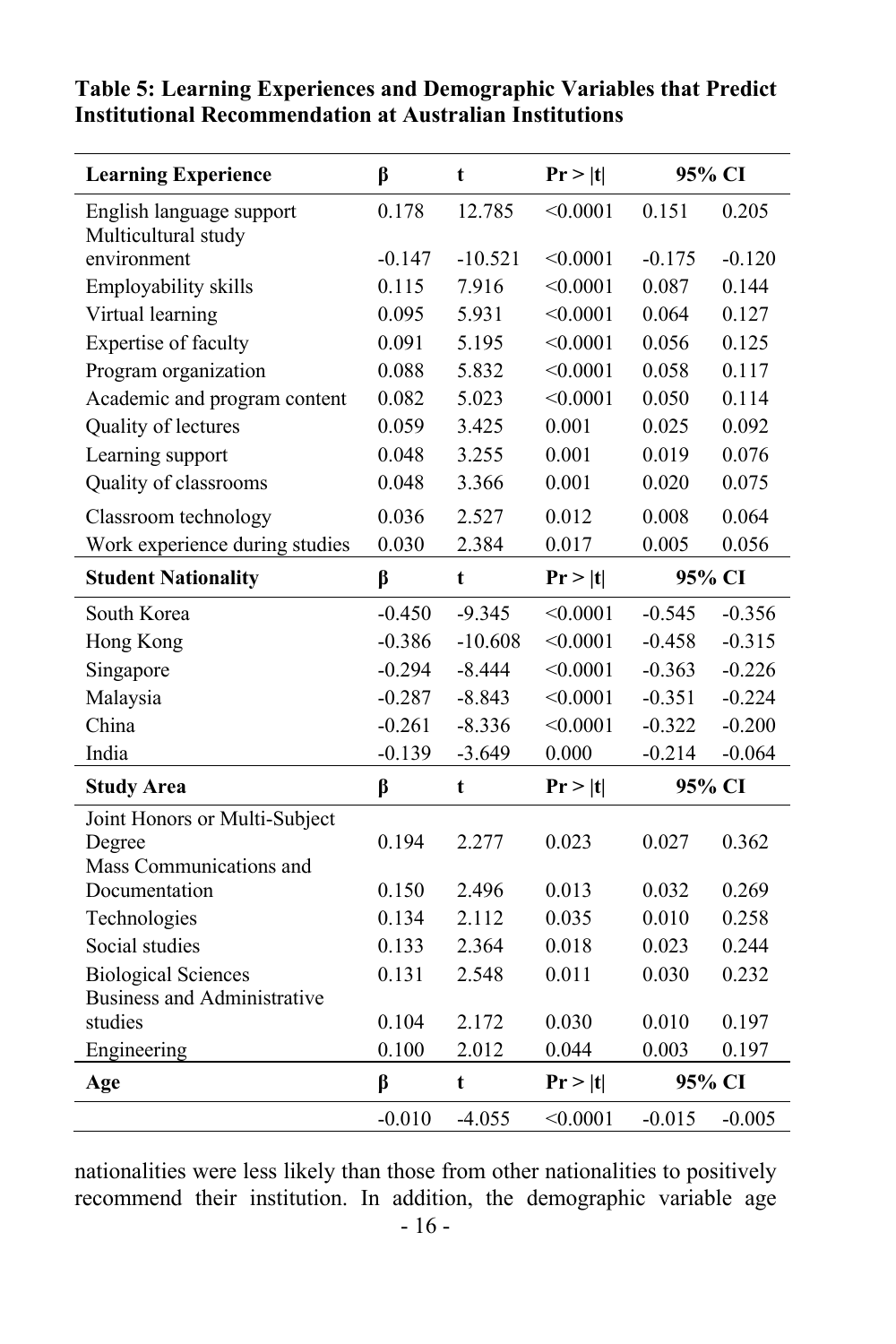negatively influenced the model, while several academic disciplines positively impacted students' propensity to recommend their institution, with "Joint Honors or Multi-Subject Degrees" and "Mass communications and Documentation" being the most influential.

## *United Kingdom*

For the UK, the stepwise multiple linear regression model was significant, F(41, 8618) = 41.623,  $p < .0001$ . The Adjusted R<sup>2</sup> for the goodness of fit indicates that about 16.1% of the variance in institutional recommendation is explained by our independent and covariate variables. Among all the variables, based on the Type III sum of squares, 11 out of 22 were found to significantly influence recommendation with "Academic and program content" as the most influential, followed by "English language support" and "Employability skills." "English of academic staff" was the only learning experience variable found to be negatively associated with institutional recommendation (see Table 6).

| Table 6: Learning Experiences and Demographic Variables that Predict |  |  |  |  |  |  |  |  |  |  |
|----------------------------------------------------------------------|--|--|--|--|--|--|--|--|--|--|
| Institutional Recommendation at UK Institutions                      |  |  |  |  |  |  |  |  |  |  |
|                                                                      |  |  |  |  |  |  |  |  |  |  |

| <b>Learning Experience</b>  | β        | t        | Pr >  t  |          | 95% CI   |
|-----------------------------|----------|----------|----------|----------|----------|
| Academic and program        |          |          |          |          |          |
| content                     | 0.116    | 6.692    | < 0.0001 | 0.082    | 0.150    |
| English language support    | 0.107    | 6.699    | < 0.0001 | 0.076    | 0.138    |
| Employability skills        | 0.101    | 6.788    | < 0.0001 | 0.071    | 0.130    |
| Program organization        | 0.089    | 5.438    | < 0.0001 | 0.057    | 0.121    |
| Quality of lectures         | 0.084    | 4.406    | < 0.0001 | 0.047    | 0.122    |
| Learning support            | 0.044    | 2.594    | 0.010    | 0.011    | 0.077    |
| English of academic staff   | $-0.040$ | $-2.537$ | 0.011    | $-0.071$ | $-0.009$ |
| Teaching ability of faculty | 0.036    | 2.080    | 0.038    | 0.002    | 0.071    |
| Online library              | 0.035    | 2.298    | 0.022    | 0.005    | 0.065    |
| Quality of classrooms       | 0.034    | 2.188    | 0.029    | 0.004    | 0.064    |
| Physical library            | 0.033    | 2.071    | 0.038    | 0.002    | 0.064    |
| <b>Student Nationality</b>  | β        | t        | Pr >  t  |          | 95% CI   |
| Hong Kong                   | $-0.307$ | $-7.366$ | < 0.0001 | $-0.388$ | $-0.225$ |
| China                       | $-0.186$ | $-5.954$ | < 0.0001 | $-0.247$ | $-0.124$ |
| Malaysia                    | $-0.183$ | $-5.604$ | < 0.0001 | $-0.248$ | $-0.119$ |
| Singapore                   | $-0.179$ | $-4.201$ | < 0.0001 | $-0.263$ | $-0.096$ |
| South Korea                 | $-0.177$ | $-3.084$ | 0.002    | $-0.290$ | $-0.065$ |
| <b>Study Area</b>           | β        | t        | Pr >  t  |          | 95% CI   |
| Education                   | $-0.210$ | $-2.186$ | 0.029    | $-0.398$ | $-0.022$ |
|                             |          | - 17 -   |          |          |          |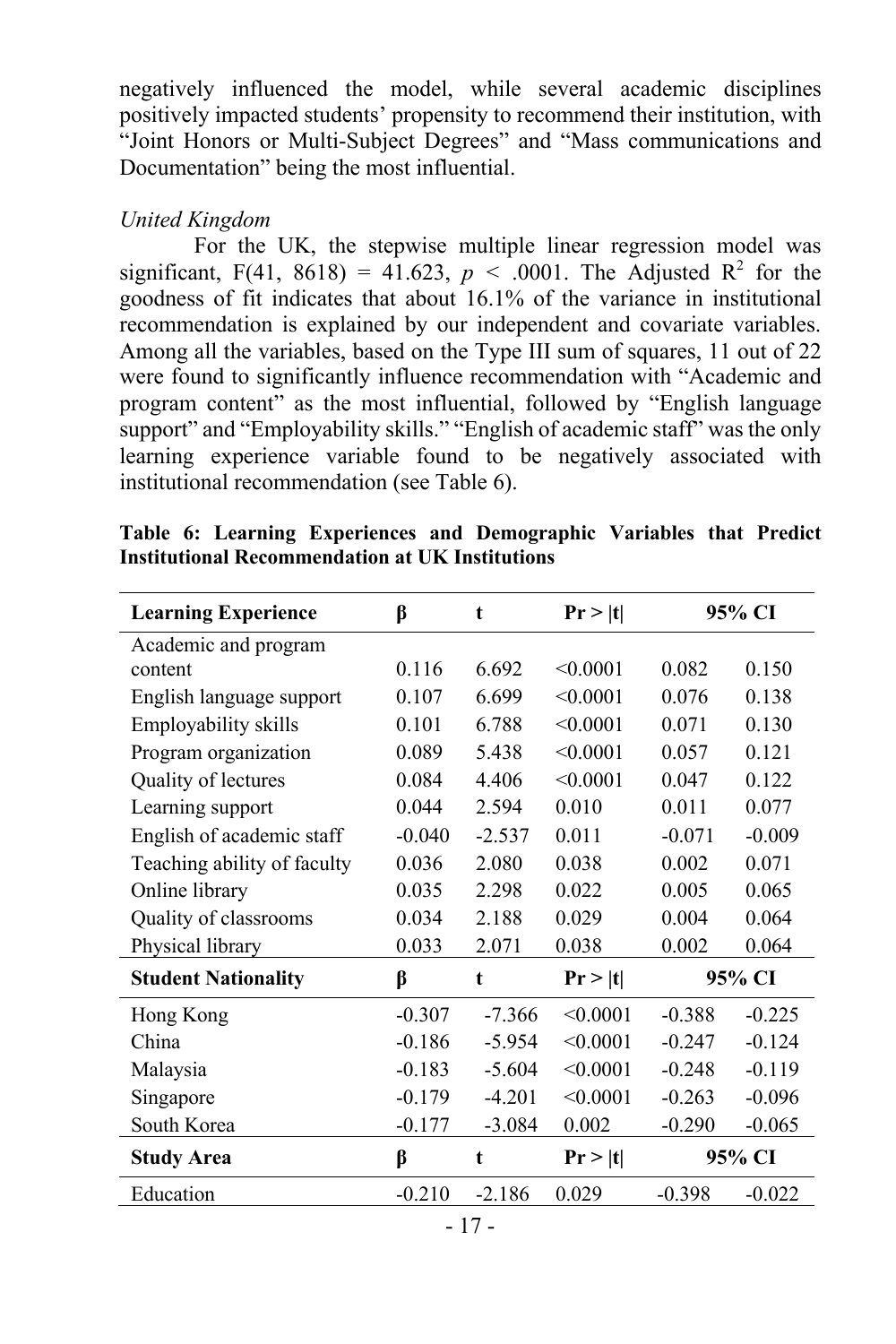"Employability skills" was found to be positively associated with institutional recommendation for institutions in the UK, suggesting an association between recommendation and students' post-graduation plans. Study area variable "Education" influenced the model negatively. In addition, several student nationalities (Hong Kong, China, Malaysia, Singapore, and South Korea) drew negative associations with institutional recommendation (see Table 6), meaning that students from these nationalities were less likely than those from other nationalities to positively recommend their institution.

## *United States*

For the US, our regression model was also significant,  $F(17, 1947) =$ 18.221,  $p < .0001$ . The Adjusted R2 for the goodness of fit indicates that about 13% of the variance in institutional recommendation is explained by our independent and covariate variables. Nine learning experience covariates significantly influenced recommendation, with "English language support" as the most impactful, followed by "Multicultural study environment" and "Performance feedback."

| <b>Learning Experience</b>                      | β        | t        | Pr >  t  | 95% CI   |          |
|-------------------------------------------------|----------|----------|----------|----------|----------|
| English language support<br>Multicultural study | 0.195    | 5.269    | < 0.0001 | 0.122    | 0.268    |
| environment                                     | $-0.136$ | $-3.525$ | 0.000    | $-0.212$ | $-0.060$ |
| Performance feedback                            | $-0.118$ | $-2.740$ | 0.006    | $-0.202$ | $-0.033$ |
| Quality of lectures                             | 0.117    | 2.654    | 0.008    | 0.030    | 0.203    |
| Assessment of coursework                        | 0.112    | 2.444    | 0.015    | 0.022    | 0.202    |
| Level of research activity                      | 0.110    | 2.481    | 0.013    | 0.023    | 0.197    |
| Physical library                                | 0.096    | 2.349    | 0.019    | 0.016    | 0.177    |
| Employability skills                            | 0.088    | 2.391    | 0.017    | 0.016    | 0.160    |
| <b>Student Nationality</b>                      | β        | t        | Pr >  t  | 95% CI   |          |
| France                                          | 0.626    | 5.466    | < 0.0001 | 0.402    | 0.851    |
| Singapore                                       | 0.525    | 2.611    | 0.009    | 0.131    | 0.919    |
| India                                           | 0.457    | 5.927    | < 0.0001 | 0.306    | 0.608    |
| Germany                                         | 0.282    | 2.033    | 0.042    | 0.010    | 0.554    |
| Hong Kong                                       | 0.259    | 1.990    | 0.047    | 0.004    | 0.514    |
| Malaysia                                        | 0.234    | 2.815    | 0.005    | 0.071    | 0.398    |
| Italy                                           | 0.219    | 0.814    | 0.416    | $-0.308$ | 0.746    |

| Table 7: Learning Experiences and Demographic Variables that Predict |  |
|----------------------------------------------------------------------|--|
| <b>Institutional Recommendation at US Institutions</b>               |  |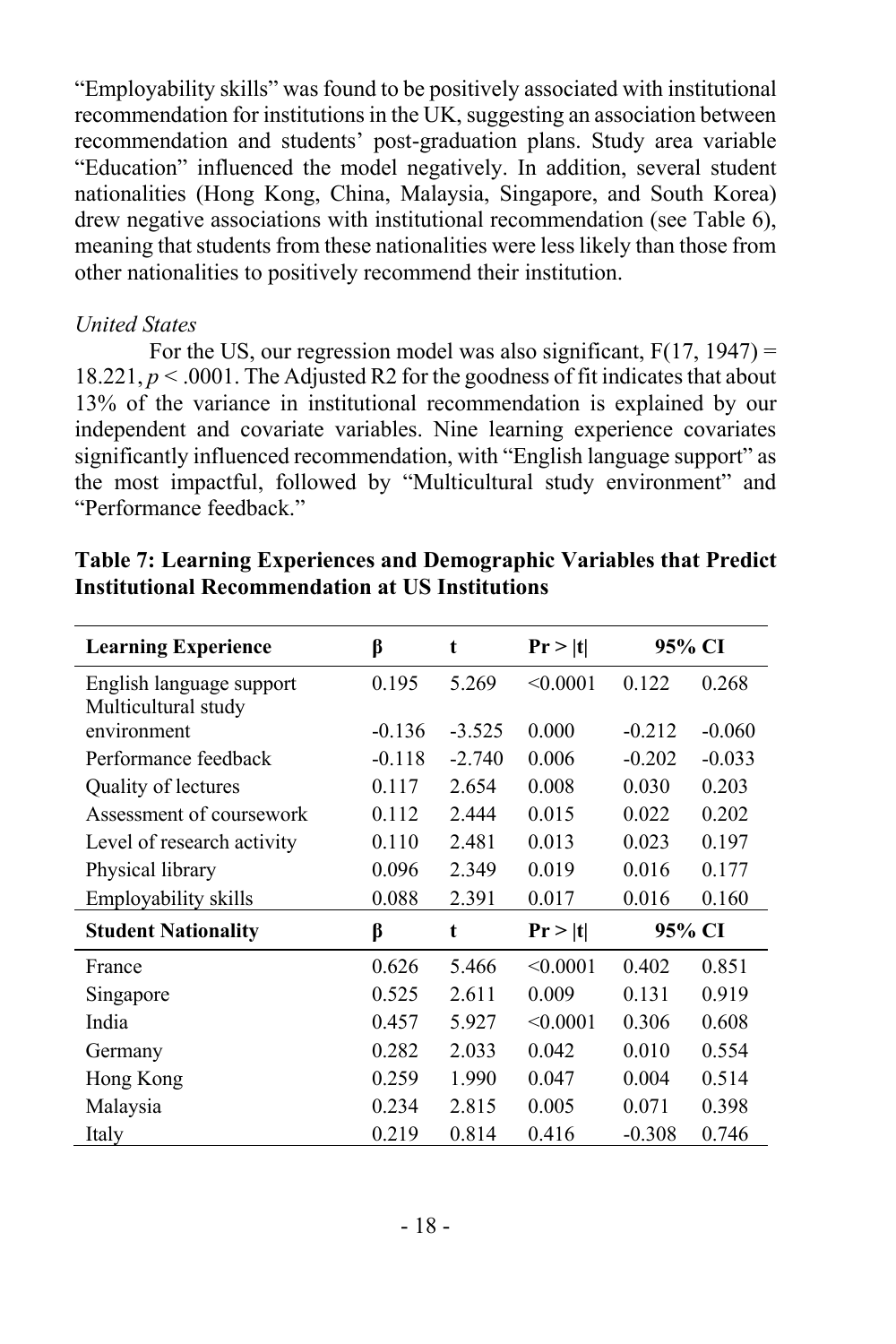Examining the model parameters, "Multicultural study environment" and "Performance feedback" were the only learning experience variables found to be negatively influenced institutional recommendation, (see Table 7). "Employability skills" was positively associated with institutional recommendation for institutions in the US, again suggesting an association between recommendation and students' post-graduation plans. A further examination of the model parameters indicated that seven student nationalities (France, Singapore, India, Germany, Hong Kong, Malaysia, and Italy) were positively associated with institutional recommendation (see Table 7), meaning that students from these nationalities were more likely than those from other nationalities to positively recommend their institution.

### **DISCUSSION**

Our sample of top ten nationalities for the top three destinations resulted in two core findings. First, we demonstrate with our factor analysis that the factor structure was best explained by a single factor, with all the learning experience variables loading on that factor. To the best of our knowledge, we believe this represents the first time that a factor analysis was done on learning experience variables within the ISB. From our analysis and resulting factor loadings groupings (see Table 3), we could see that factors 2-5 mapped on well with Academic, Facilities, Work, Assessment, and Culture variables. In other words, these findings reveal and recognize that there is an underlying structure and group difference, and provide empirical support for its use in investigating the learning experiences of international students using the ISB questionnaire.

Second, we examined students' learning experiences and their influence on institution recommendation. Our results revealed a recurring theme such that "English language support" was either the top or second positive influencer for institutional recommendation, while "multicultural study environment" was the top negative influencer. "Employability skills" and "Quality of lectures" also predicted institutional recommendation in each of the three destination countries.

International students valued learning experience variables in the 'studies' category the most (see Tables 5-7). "Employability skills" as a significant predictor of institutional recommendation aligns with research by Cubillo et al.'s (2006), who suggest that career prospects and opportunities to work during a program of study are key factors in influencing the students' decision in selecting their university. The predictive power of "English language support" further supports the important role that English language proficiency and communication skills can play in international student employability and workplace readiness (Arkoudis, Baik, Bexley, & Doughney, 2014; Clement, Murugavel, & Murugavel, 2015).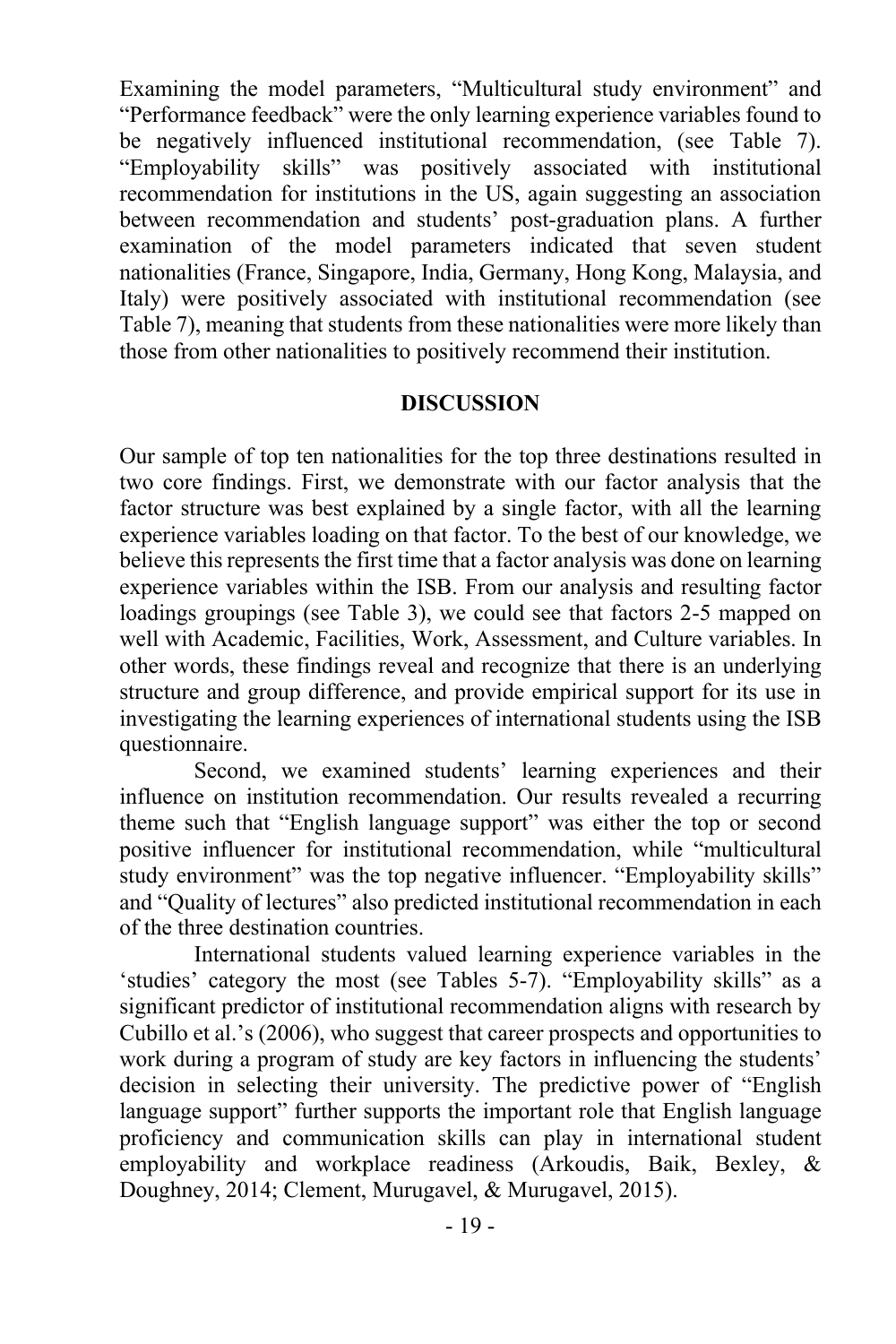Two 'facilities' variables, "Virtual learning" and "Classroom technology," were found to significantly influence institutional recommendation. These findings could be explained by previous studies that have reported associations between success models and metrics on online learning, information systems, and classroom technology, and student satisfaction (Machado-da-Silva, Meirelles, Filenga, & Filho, 2014; Yilmaz, 2017). This also offers an important consideration in the current context of the COVID-19 pandemic, where the use of digital platforms and information and communication technologies have been instrumental modes of learning for students.

It was somewhat surprising to find that "Multicultural study environment" negatively predicted institutional recommendation in our overall model, and specifically for international students in Australia and the US. A possible explanation is that, while intercultural environments can be highly rewarding and appreciated experiences for students, they might find the adjustment process to a new culture and academic setting stressful, and are therefore less likely to recommend this experience to others. This finding is consistent with research by Ammigan et al. (2021) but would indeed benefit from further study.

Our results show variation by student nationality and destination country. Students from Hong Kong, Malaysia, and Singapore influenced recommendation at institutions across Australia, the UK, and the US. This suggests that students' views, values, and expectations can vary greatly and have an impact on their satisfaction and recommendation rating. Institutions must therefore keep their campus support mechanisms student-centered and adaptable as they attend to the differential needs of their students.

## **Implications and Recommendations**

Results from this study point to several important implications for international educators and university administrators. With COVID-19 health and safety guidelines and travel restrictions still in effect, many universities are yet to fully resume in-person classes and operate within their traditional, pre-pandemic academic calendar. As expected, this situation has added another layer of complexity for attracting and retaining international students in an already competitive and aggressive global market due to new economic and geopolitical realities. While student mobility is expected to reach some level of normalcy in the near future, institutions must be prepared to carry out strategic and innovative admission practices for meeting their student enrollment goals, as they consider the changing societal, political, economic, and technological trends. Based on the findings of our research, we offer five recommendations below, from both a recruitment and support services standpoint.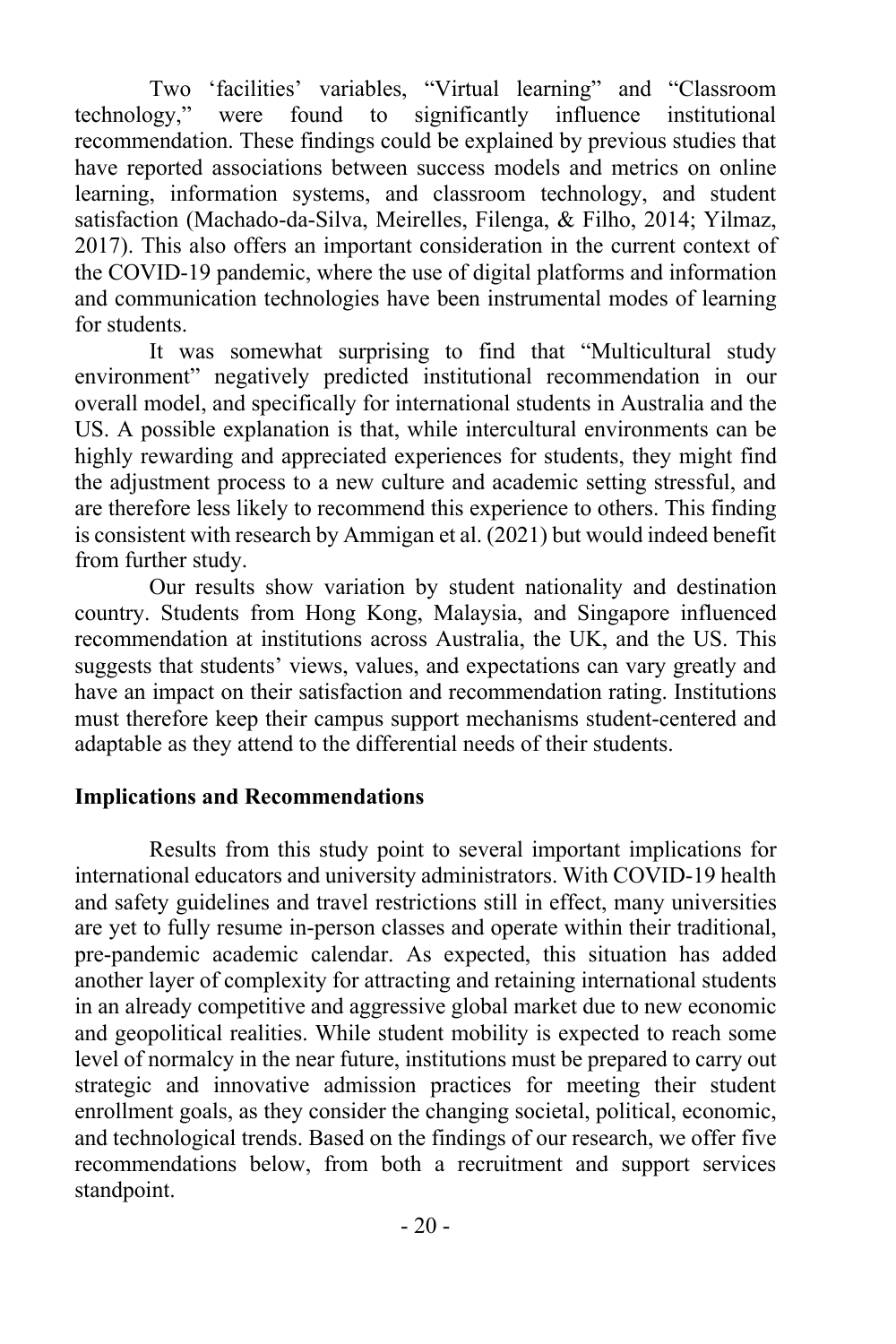## *Promote the Quality of Teaching and Learning*

Aligned with previous research by Ammigan (2019) and Ammigan et al. (2021), our study confirms that several aspects of the learning experiences, such as academic and program content, the quality of lectures, and the expertise and teaching ability of faculty, are significant predictors of institutional recommendation. Universities must therefore remain intentional at leveraging their academic strengths in the form of student learning experiences, achievements, and narratives as part of their international recruitment strategies. This recommendation extends to faculty and academic staff who must be encouraged to design courses that are conducive for learners across cultures, apply inclusive teaching philosophies, and link to inclusive, supportive, and meaningful co-curricular opportunities for all students.

## *Provide English Language Support*

A key determinant of whether international students would recommend their English-speaking institution to prospective students is based on the support they receive to improve their command of English. This is consistent with earlier research (Eze & Inegbedion, 2015; Martirosyan, Hwang, & Wanjohi, 2015) that supports the relationship between international students' English language proficiency (or self-perceived language proficiency) and academic performance, university satisfaction, and (as determined by this study) institutional recommendation. Universities must consider offering additional language support to their students through English as a Second Language programs, ESL-to degree pathways programs, or on-campus language learning and practice clubs. These opportunities and resources must be communicated and made available to both prospective and current students.

### *Support Students' Career Development and Readiness*

For many international students, career outcomes and prospects are at the top of their priority list when deciding about their institution of choice. Coupled with the fact that international students are eligible to work while pursuing their studies in most of the top international study destinations including the US, the UK, and Australia—(SEVP, 2021; Study in UK, 2020; Study Melbourne, 2021), this study reaffirms that employability skills, as part of the student learning experience, is fundamentally important for recommending their university to others. Institutions must ensure that adequate support and guidance are available to international students to facilitate their career exploration during and after graduation. Career services should be accessible to students before enrollment and throughout their program of study via workshops, webinars, and advising sessions on a wide range of topics such as career planning and decision-making, job search and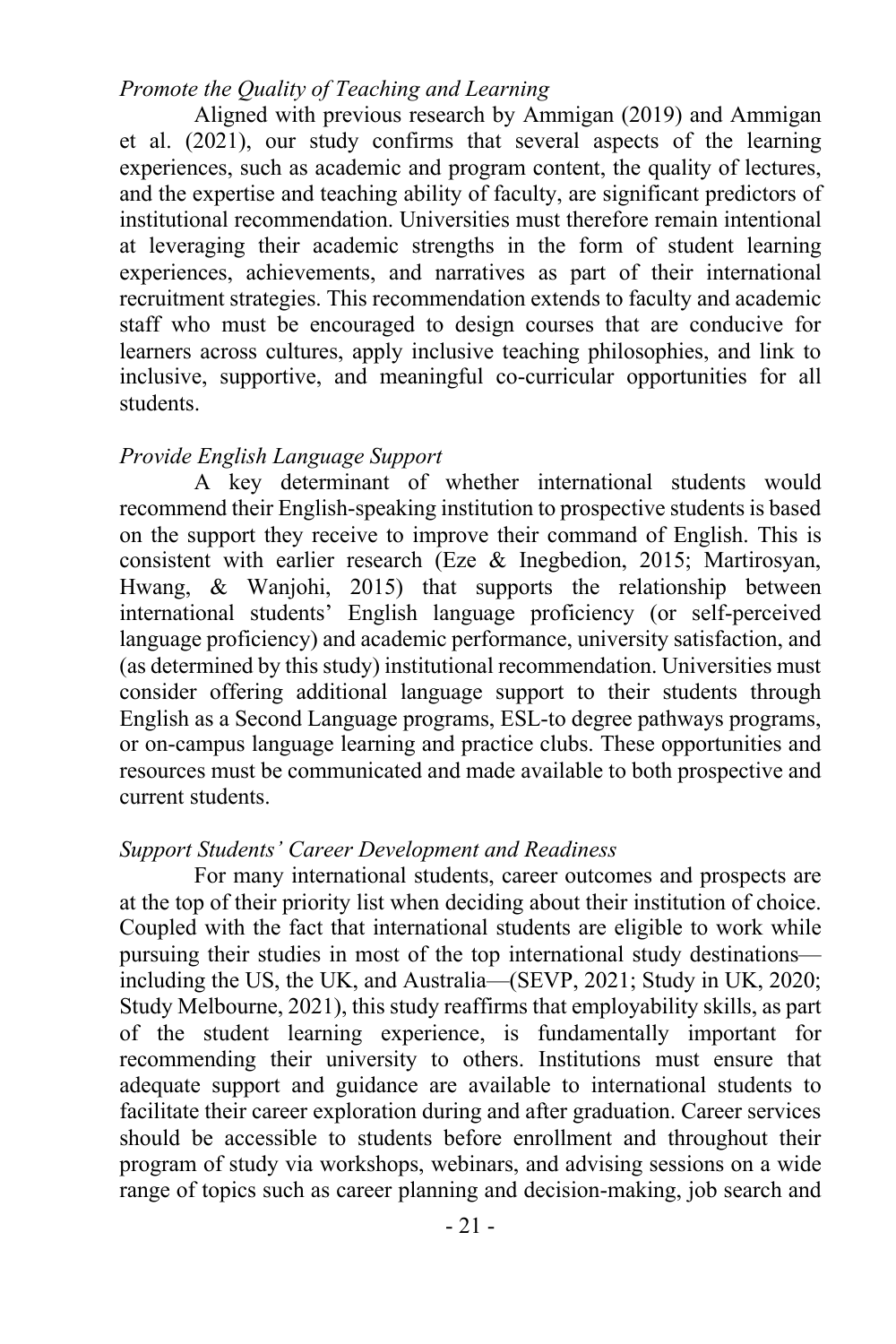interviewing strategies, visa requirements, and networking with recruiters. Institutions must also incorporate statistics on career outcomes of graduates, such as job placement rates, average salaries, and work-related experiences, in their marketing materials.

### *Ensure Access to Learning Through ICTs*

The COVID-19 pandemic has brought to question whether the switch to virtual learning would remain as a crisis response measure in higher education or become part of the mode of learning and teaching in the future. As institutions grapple with this issue, they must continue to provide their students with access to effective and reliable Information Communication Technologies (ICTs) in the classroom environment. More importantly, these online solutions must be accompanied by adequate technical and administrative support so that students can fully benefit from the learning process (Leask, 2004). International students, in particular, may require additional assistance in adapting to new digital resources, which may be very different than what they used while in their home country (Chang & Gomes, 2017).

#### *Assess and Benchmark the Student Experience*

Improving the experience of students is a priority for many institutions as it helps support recruitment initiatives and increase retention rates. Due to the changing nature of student preferences and expectations, it is vital that institutions carry out regular assessments through departmental surveys, focus groups, and interviews to maintain and improve the quality of experiences in the academic setting. University administrators and staff can benefit from these data points to better understand students' needs and challenges, and in turn, promote key campus support services and resources to prospective students.

#### **CONCLUSIONS**

This paper investigated the learning experiences of over 23,000 international undergraduate students in Australia, the UK, and the US, and found that several learning experience and demographic variables had a significant influence on institutional recommendation in the three host countries. Implications from the findings were discussed and five key recommendations relevant to international educators and university administrators were proposed around the quality of teaching and learning, English language support, career development and readiness, access to Information and Communication Technologies, and assessment and benchmarking. As with most research, this study has its limitations. While the ISB offers a large dataset, it must be noted that it is a self-report questionnaire, for which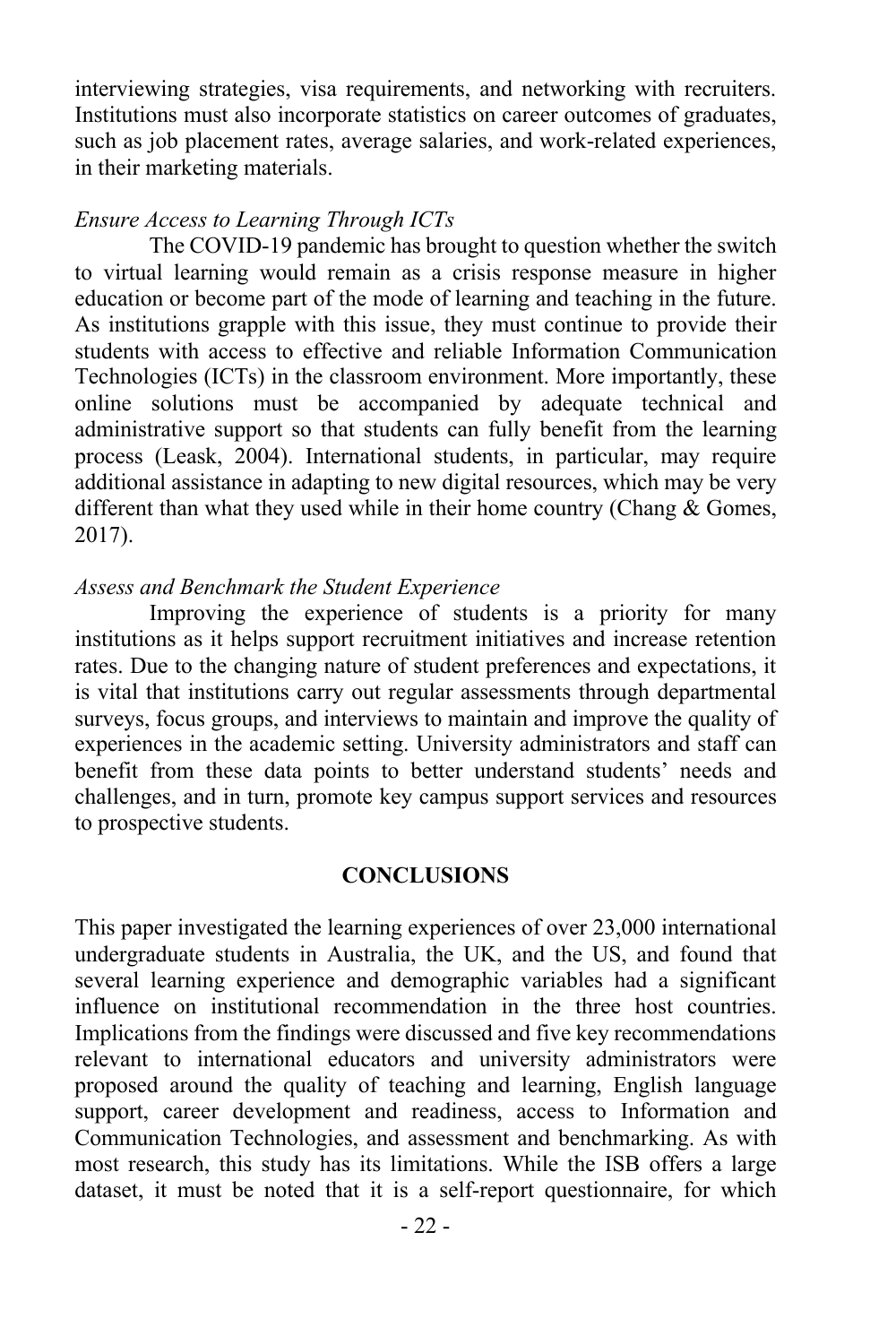responses could be subject to social desirability and positivity bias. Generalizability for this study is also limited by the fact that it only focused on degree-seeking, undergraduate international students from institutions in only three destination countries.

#### **REFERENCES**

- Akanwa, E. E. (2015). International students in western developed countries: History, challenges, and prospects. *Journal of International Students*, *5*(3), 271–284. https://doi.org/10.7551/mitpress/9780262029179.003.0006
- Ammigan, R. (2019). Institutional satisfaction and recommendation: What really matters to international students? *Journal of International Students*, *9*(1), 253– 272. https://doi.org/10.32674/jis.v9i1.260
- Ammigan, R., Dennis, J. L., & Jones, E. (2021). The differential impact of learning experiences on international student satisfaction and institutional recommendation. *Journal of International Students*, *11*(2), 299–321. https://doi.org/https://doi.org/10.32674/jis.v11i2.2038
- Ammigan, R., & Jones, E. (2018). Improving the student experience: Learning from a comparative study of international student satisfaction. *Journal of Studies in International Education*, *22*(4), 283–301. https://doi.org/10.1177/1028315318773137
- Andridge, R. R., & Little, R. J. A. (2010, April). A review of hot deck imputation for survey non-response. *International Statistical Review*, *7*8, 40–64. https://doi.org/10.1111/j.1751-5823.2010.00103.x
- Arambewela, R., & Hall, J. (2009). An empirical model of international student satisfaction. *Asia Pacific Journal of Marketing and Logistics*, *21*(4), 555–569. https://doi.org/10.1108/13555850910997599
- Arkoudis, S., Baik, C., Bexley, E., & Doughney, L. (2014). *English language proficiency and employability framework*. Retrieved from https://melbournecshe.unimelb.edu.au/research/research-projects/teaching/english-languageproficiency-and-employability-framework
- Asare-Nuamah, P. (2017). International students' satisfaction: Assessing the determinants of satisfaction. *Higher Education for the Future*, *4*(1), 44–59. https://doi.org/10.1177/2347631116681213
- Banjong, D. N., & Olson, M. R. (2016). Issues and trends of international students in the United States. *International Journal of Education*, *4*(1), 1–14.
- Baron, G., & Hartwig, K. (2020). Workplace experience of international students in Australia. *Journal of International Students*, *10*, viii–xi. https://doi.org/10.32674/jis.v10i2.1946
- Beelen, J., & Jones, E. (2015). Redefining Internationalization at Home. In A. Curai, L. Matei, R. Pricopie, J. Salmi, & P. Scott (Eds.), *The European Higher Education Area* (pp. 59–72). https://doi.org/10.1007/978-3-319-20877-0\_5
- Beneke, J., & Human, G. (2010). Student recruitment marketing in South Africa An exploratory study into the adoption of a relationship orientation. *African Journal of Business Management*, *4*(4), 435-447.
- Brammer, S., & Clark, T. (2020). COVID-19 and management education: Reflections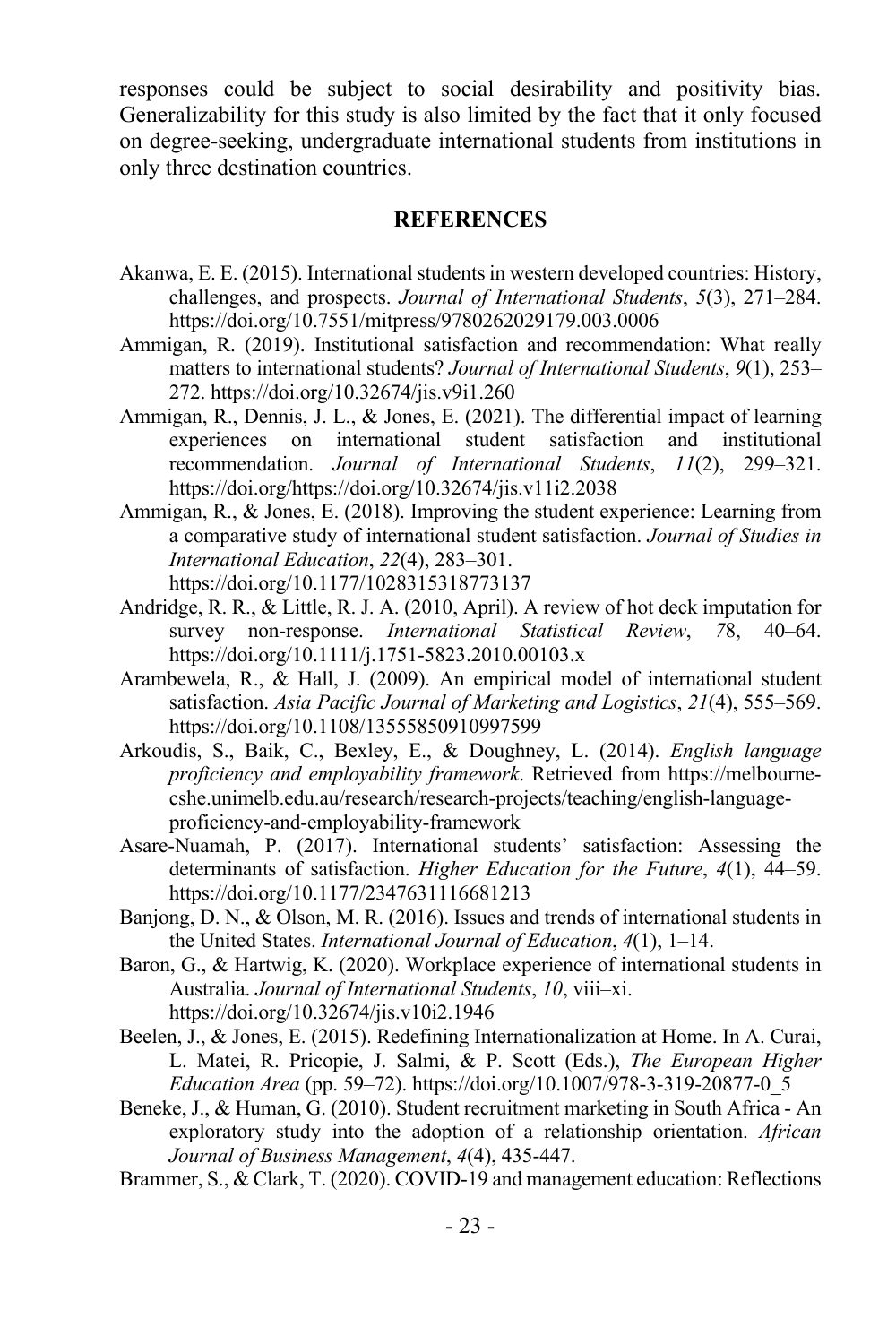on challenges, opportunities, and potential futures. *British Journal of Management*, *31*(3), 453–456. https://doi.org/10.1111/1467-8551.12425

- Brett, K. J. (2013). *Making the most of your International Student Barometer data : A guide to good practice*. Retrieved from https://www.i-graduate.org/
- Butt, B. Z., & Rehman, K. U. (2010). A study examining the students satisfaction in higher education. *Procedia - Social and Behavioral Sciences*, *2*, 5446–5450. https://doi.org/10.1016/j.sbspro.2010.03.888
- Chang, S., & Gomes, C. (2017). Digital journeys: A perspective on understanding the digital experiences of international students. *Journal of International Students*, *7*(2), 347–466. https://doi.org/10.32674/jis.v7i2.385
- Choudaha, R. (2016). Campus readiness for supporting international student success. *Journal of International Students*, *6*(4), I–V. https://doi.org/10.32674/jis.v6i4.318
- Choudaha, R., & Schulmann, P. (2014). Bridging the gap recruitment and retention to improve international student experiences. *NAFSA: Association of International Educators*.
- Choudaha, R., & van Rest, E. (2018). *Envisioning pathways to 2030: Megatrends shaping the future of global higher education and international student mobility*. Retrieved from https://www.studyportals.com/2018-megatrendshigher-education-webinar/
- Clement, A., Murugavel, T., & Murugavel, T. (2015). English for employability: A case study of the english language training need analysis for engineering students in India. *English Language Teaching*, *8*(2), 116-125. https://doi.org/10.5539/elt.v8n2p116
- Constantinides, E., & Holleschovsky, N. I. (2016). Impact of online product reviews on purchasing decisions. *International Conference on Web Information Systems and Technologies*, *1*. https://doi.org/10.5220/0005861002710278
- Cronin, J. J., Brady, M. K., & Hult, G. T. M. (2000). Assessing the effects of quality, value, and customer satisfaction on consumer behavioral intentions in service environments. *Journal of Retailing*, *76*(2), 193–218. https://doi.org/10.1016/S0022-4359(00)00028-2
- de Wit, H. (2020). Internationalization of higher education: The need for a more ethical and qualitative approach. *Journal of International Students*, *10*(1), i–iv. https://doi.org/10.32674/jis.v10i1.1893
- Elliott, K. M., & Healy, M. A. (2001). Key factors influencing student satisfaction related to recruitment and retention. *Journal of Marketing for Higher Education*, *10*(4), 1–11. https://doi.org/10.1300/J050v10n04\_01
- Eze, S. C., & Inegbedion, H. (2015). Key factors influencing academic performance of international students in UK universities: A preliminary investigation. *British Journal of Education*, *3*(5), 55–68.
- Garrett, R. (2014). Explaining international student satisfaction: Insights from the International Student Barometer. *I-Graduate*, (July). Retrieved from https://www.i-graduate.org/
- Gopal, A. (2016). Visa and immigration trends: A comparative examination of international student mobility in Canada, Australia, the United Kingdom, and the United States. *Strategic Enrollment Management Quarterly*, *4*(3), 130–141. https://doi.org/10.1002/sem3.20091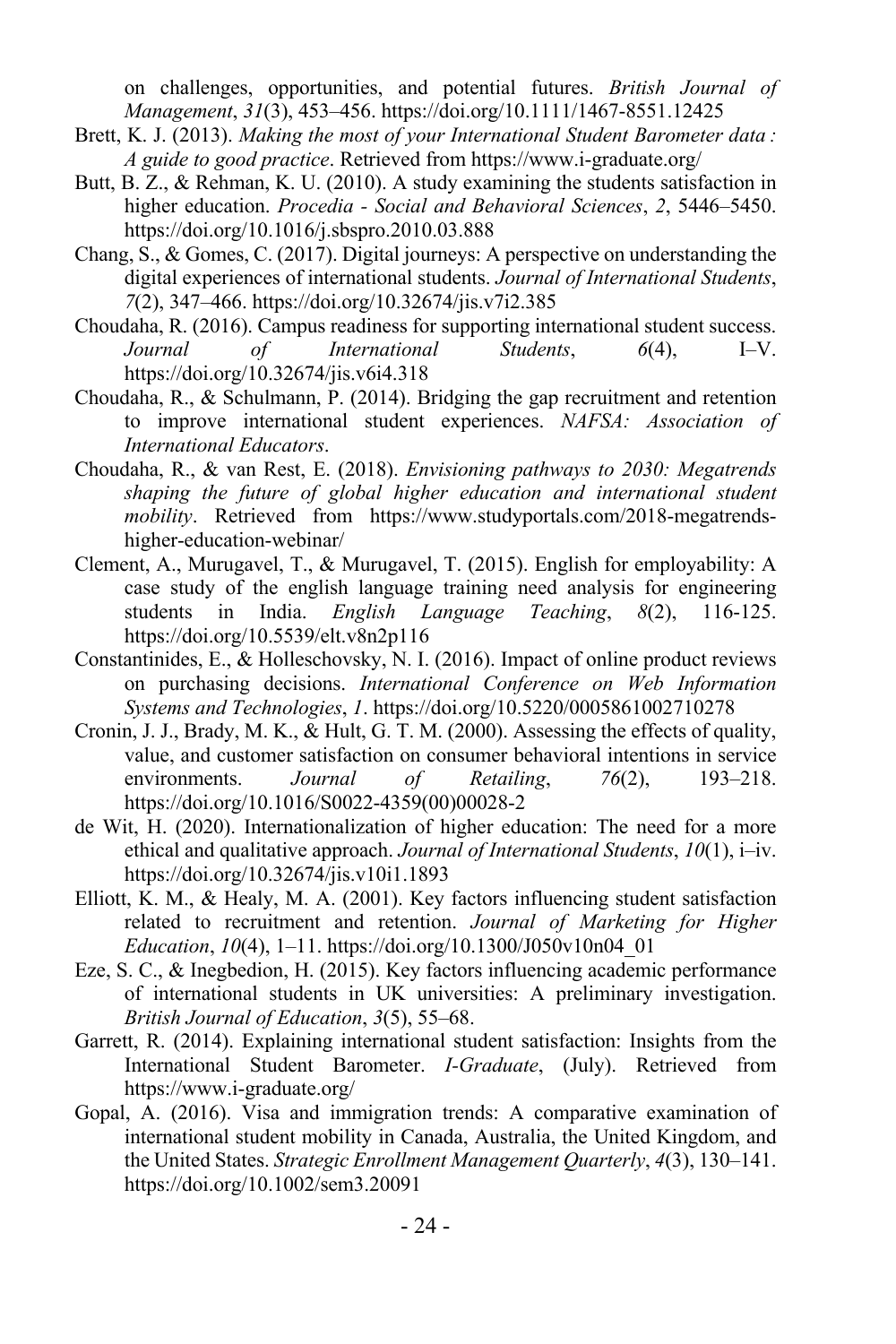- i-graduate. (2021). International Student Barometer. Retrieved from https://www.igraduate.org/services/international-student-barometer/
- Irina, S., Gregg, T., & Martha, M. (2017). Fostering global competence through internationalization at American research universities. *Research & Occasional Paper Series*. Retrieved from https://publications.hse.ru/en/preprints/211232094
- Kahanec, M., & Králiková, R. (2011). *Pulls of international student mobility*. Retrieved from https://www.iza.org/publications/dp/6233/pulls-ofinternational-student-mobility
- Lapina, I., Roga, R., & Müürsepp, P. (2016). Quality of higher education: International students' satisfaction and learning experience. *International Journal of Quality and Service Sciences*, *8*(3), 263-278. https://doi.org/10.1108/IJQSS-04-2016-0029
- Leask, B. (2004). Internationalisation outcomes for all students using Information and Communication Technologies (ICTs). *Journal of Studies in International Education*, *8*(4), 336–351. https://doi.org/10.1177/1028315303261778
- Lee, J. J. (2010). International students' experiences and attitudes at a US host institution: Self-reports and future recommendations. *Journal of Research in International Education*, 9(1), 66–84. https://doi.org/10.1177/1475240909356382
- Lee, J. J., & Rice, C. (2007). Welcome to America? International student perceptions of discrimination. *Higher Education*, *53*(3), 381–409. https://doi.org/10.1007/s10734-005-4508-3
- Li, H. (2019). Academic integration of Chinese students in Finland and Germany: A comparative perspective. *Frontiers of Education in China*, *14*(2), 234–256. https://doi.org/10.1007/s11516-019-0012-x
- Little, R. J. A. (1988). A test of missing completely at random for multivariate data with missing values. *Journal of the American Statistical Association*, *83*(404), 1198–1202. https://doi.org/10.1080/01621459.1988.10478722
- Lobo, A., Maritz, A., & Mehta, S. (2007). Enhancing Singapore travel agencies' customer loyalty: an empirical investigation of customers' behavioural intentions and zones of tolerance. *International Journal of Tourism Research*, *9*(6), 485–495. https://doi.org/10.1002/jtr.619
- Luo, J., & Jamieson-Drake, D. (2013). Examining the educational benefits of interacting with international students. *Journal of International Students*, *3*(2), 85–101. https://doi.org/10.32674/jis.v3i2.503
- Machado-da-Silva, F. N., Meirelles, F. de S., Filenga, D., & Filho, M. B. (2014). Student satisfaction process in virtual learning system: Considerations based in information and service quality from Brazil's experience. *Turkish Online Journal of Distance Education*, *15*(3), 122-142. https://doi.org/10.17718/tojde.52605
- María Cubillo, J., Sánchez, J., & Cerviño, J. (2006). International students' decisionmaking process. *International Journal of Educational Management*, *20*(2), 101-115. https://doi.org/10.1108/09513540610646091
- Marklein, M. B. (2020, May 30). International enrolment drop to cost universities US\$4.5bn. Retrieved December 13, 2020, from University World News website: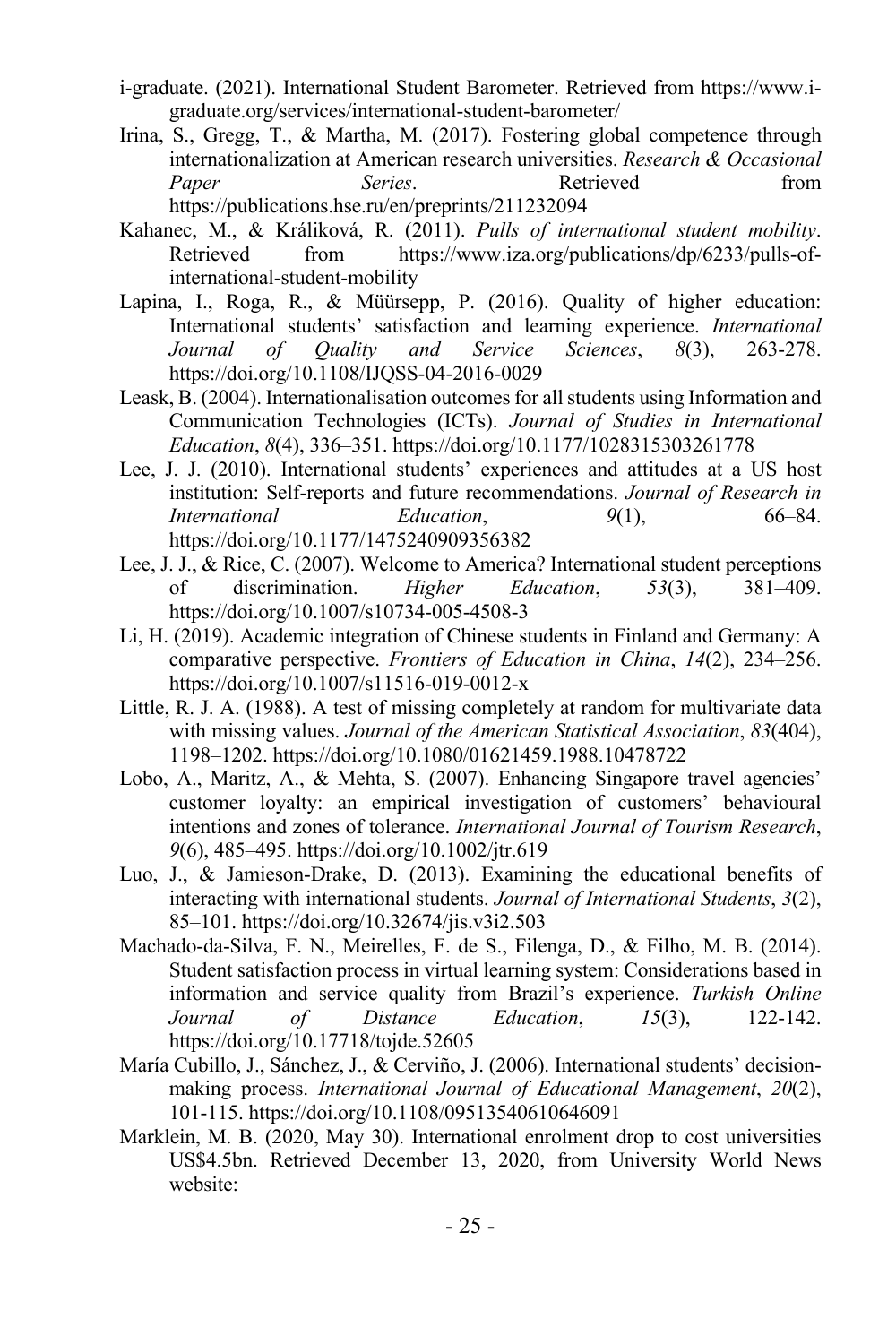https://www.universityworldnews.com/post.php?story=20200530072612612

- Marmolejo, F. (2020, June 13). We need to reimagine higher education, not just repair it. Retrieved December 13, 2020, from University World News website: https://www.universityworldnews.com/post.php?story=20200612100902318
- Martirosyan, N. M., Hwang, E., & Wanjohi, R. (2015). Impact of English proficiency on academic performance of international students. *Journal of International Students*, *5*(1), 60–71. https://doi.org/10.32674/jis.v5i1.443
- Mavondo, F. T., Tsarenko, Y., & Gabbott, M. (2004). International and local student satisfaction: Resources and capabilities perspective. *Journal of Marketing for Higher Education*, *14*(1), 41–16. https://doi.org/10.1300/J050v14n01\_03
- Nicholls, S. (2018). Influences on international student choice of study destination: Evidence from the United States. *Journal of International Students*, *8*(2), 597– 622. https://doi.org/10.5281/zenodo.1249043
- O'Malley, B. (2020, April 10). UUK seeks billions in recovery funding for universities. Retrieved December 13, 2020, from University World News website:

https://www.universityworldnews.com/post.php?story=20200410115928868

- Organisation for Economic Co-operation and Development. (2020). *Education at a Glance 2020*. https://doi.org/10.1787/69096873-en
- Pandit, K. (2013). International students and diversity. In H. C. Alberts & H. . Hazen (Eds.), *International Students and Scholars in the United States* (pp. 131–141). https://doi.org/10.1057/9781137024473\_7
- Rosner, B. (1983). Percentage points for a generalized ESD many-outlier procedure. *Technometrics*, *25*(2), 165–172. https://doi.org/10.1080/00401706.1983.10487848
- Roy, M., Lu, Z., & Loo, B. (2016). *International student experience: A key to recruitment*. Retrieved from https://wenr.wes.org/2016/10/internationalstudent-experience-crucial-domain-recruitment-retention
- SEVP. (2021). Employment. Retrieved from https://www.ice.gov/sevis/employment
- Shapiro, S. S., & Wilk, M. B. (1965). An analysis of variance test for normality (complete samples). *Biometrika*, *52*(3–4), 591–611. https://doi.org/10.2307/2333709
- Smith, C., & Demjanenko, T. (2011). *Solving the international student retention puzzle*. Retrieved from http://www.uwindsor.ca/internationaldevelopment/sites/uwindsor.ca.internationaldevelopment/files/final\_report\_sisrp\_july\_26\_2011\_0.pdf
- Snedecor, G., & Cochran, W. (1989). Statistical methods. In *Statistical Methods* (8th ed.). Iowa City, IA: Iowa State University Press.
- Study in UK. (2020). Working in UK while studying. Retrieved November 16, 2021, from https://www.studying-in-uk.org/work-in-uk-while-studying/
- Study Melbourne. (2021). Working in Melbourne. https://www.studymelbourne.vic.gov.au/employment-and-work/working-inmelbourne-victoria
- Teichler, U. (2017). Internationalisation trends in Higher Education and the changing role of International Student Mobility. *Journal of International Mobility*, *5*(1), 216. https://doi.org/10.3917/jim.005.0179
- UNESCO. (n.d.). The UNESCO Institute for Statistics.